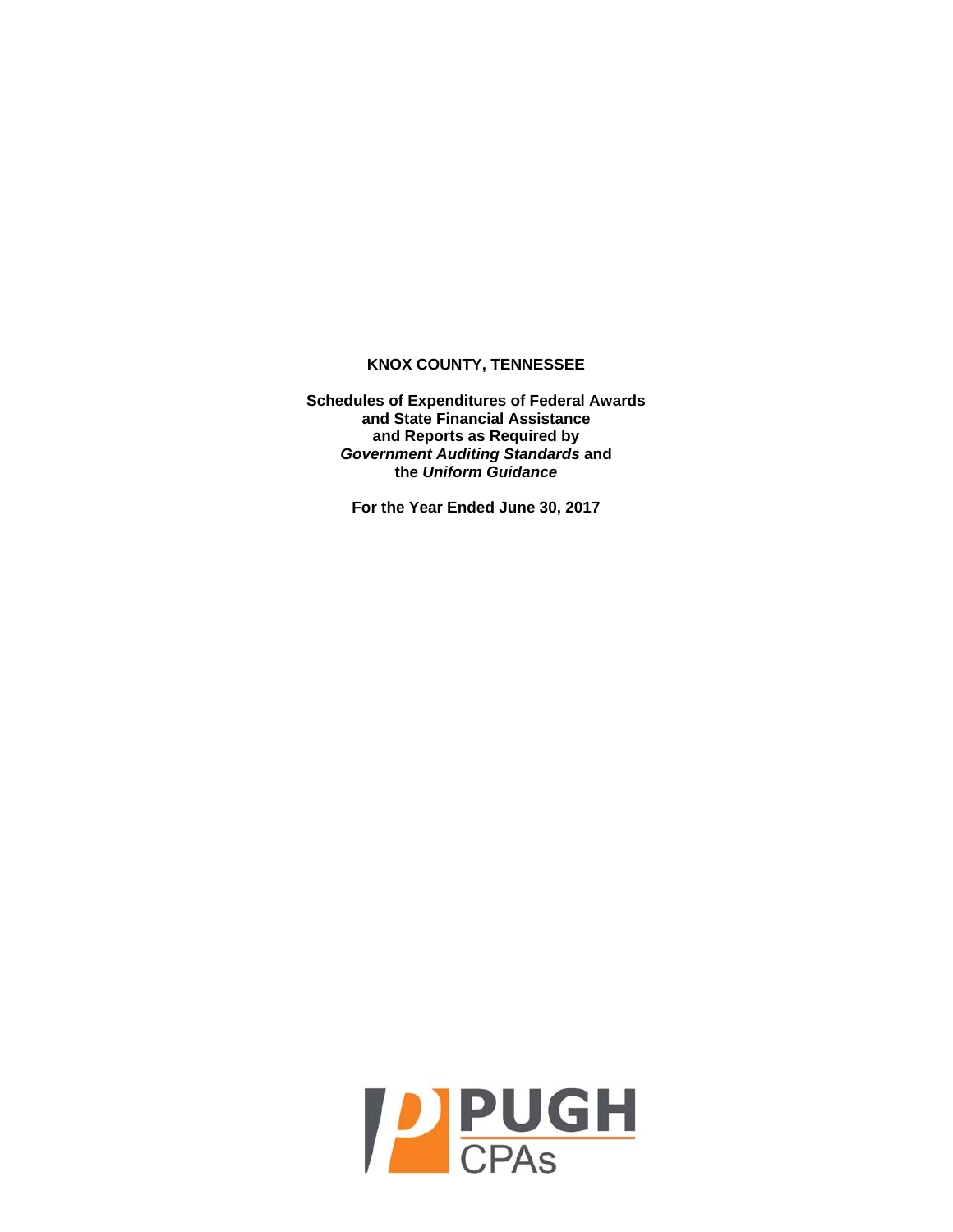#### **Schedules of Expenditures of Federal Awards and State Financial Assistance and Reports as Required by** *Government Auditing Standards* **and the** *Uniform Guidance*

**For the Year Ended June 30, 2017** 

## **TABLE OF CONTENTS**

|                                                                                                                                                              | Page<br>Number |
|--------------------------------------------------------------------------------------------------------------------------------------------------------------|----------------|
| Report on Internal Control Over Financial Reporting and on Compliance and<br>Other Matters Based on an Audit of Financial Statements Performed               |                |
| Report on Compliance for Each Major Federal Program; Report on Internal Control<br>Over Compliance; and Report on Schedule of Expenditures of Federal Awards |                |
|                                                                                                                                                              |                |
| Schedule of Expenditures of State Financial Assistance for the Year Ended June 30, 2017  13-15                                                               |                |
| Notes to Schedules of Expenditures of Federal Awards and State Financial Assistance for                                                                      |                |
|                                                                                                                                                              |                |
|                                                                                                                                                              |                |
|                                                                                                                                                              |                |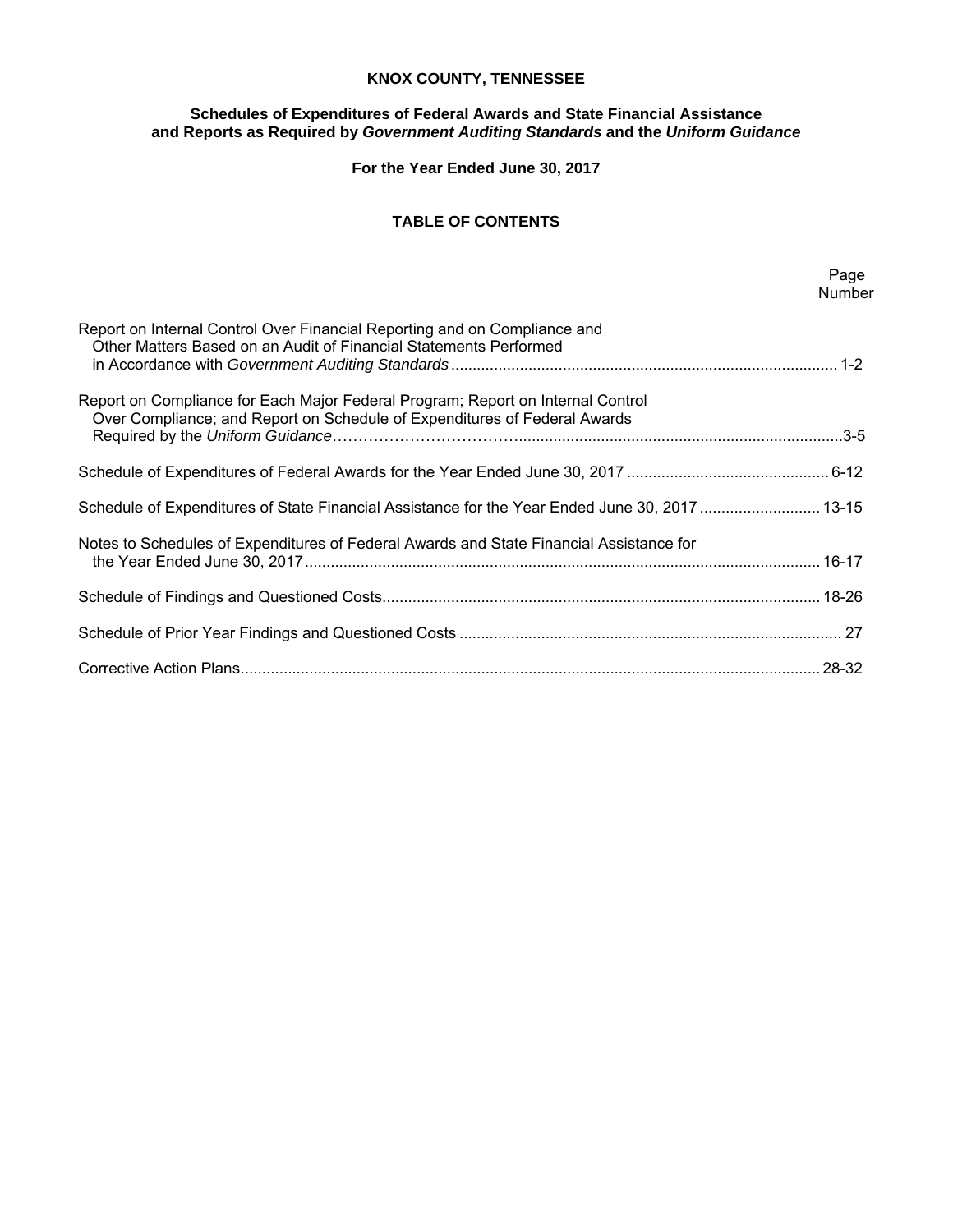

PUGH & COMPANY, P.C. www.pughcpas.com

#### REPORT ON INTERNAL CONTROL OVER FINANCIAL REPORTING AND ON COMPLIANCE AND OTHER MATTERS BASED ON AN AUDIT OF FINANCIAL STATEMENTS PERFORMED IN ACCORDANCE WITH *GOVERNMENT AUDITING STANDARDS*

## INDEPENDENT AUDITOR'S REPORT

Honorable Mayor, County Commissioners and Audit Committee of Knox County, Tennessee Knoxville, Tennessee

We have audited, in accordance with the auditing standards generally accepted in the United States of America and the standards applicable to financial audits contained in *Government Auditing Standards* issued by the Comptroller General of the United States, the financial statements of the governmental activities, the business-type activities, the discretely presented component units, each major fund, budgetary comparison statement of the general fund and the aggregate remaining fund information of Knox County, Tennessee (the "County") as of and for the year ended June 30, 2017, and the related notes to the financial statements, which collectively comprise the County's basic financial statements, and have issued our report thereon dated January 23, 2018. Our report on the financial statements includes a reference to other auditors who audited the financial statements of The Development Corporation of Knox County ("TDC"), a discretely presented component unit reported in the financial statements of the County, and the Great Schools Partnership Charitable Trust (the "Partnership"), a discretely presented component unit, reported in the financial statements of the Knox County Board of Education (the "Board"). This report does not include the results of the other auditors' testing of internal control over financial reporting or compliance and other matters that are reported on separately by those auditors.

## **Internal Control Over Financial Reporting**

In planning and performing our audit of the financial statements, we considered the County's internal control over financial reporting (internal control) to determine the audit procedures that are appropriate in the circumstances for the purpose of expressing our opinions on the financial statements, but not for the purpose of expressing an opinion on the effectiveness of the County's internal control. Accordingly, we do not express an opinion on the effectiveness of the County's internal control.

Our consideration of internal control was for the limited purpose described in the preceding paragraph and was not designed to identify all deficiencies in internal control that might be material weaknesses or significant deficiencies and therefore, material weaknesses or significant deficiencies may exist that were not identified. However, as described in the accompanying Schedule of Findings and Questioned Costs, we identified certain deficiencies in internal control that we consider to be material weaknesses and significant deficiencies.

1



An independently owned member **RSM US Alliance** 



**TSCPA Members of the Tennessee Society Of Certified Public Accountants**

RSM US Alliance member firms are separate and independent businesses and legal entities that are responsible for their own acts and omissions, and each are separate<br>and independent from RSM US LLED. RSM US LLED is the U.S.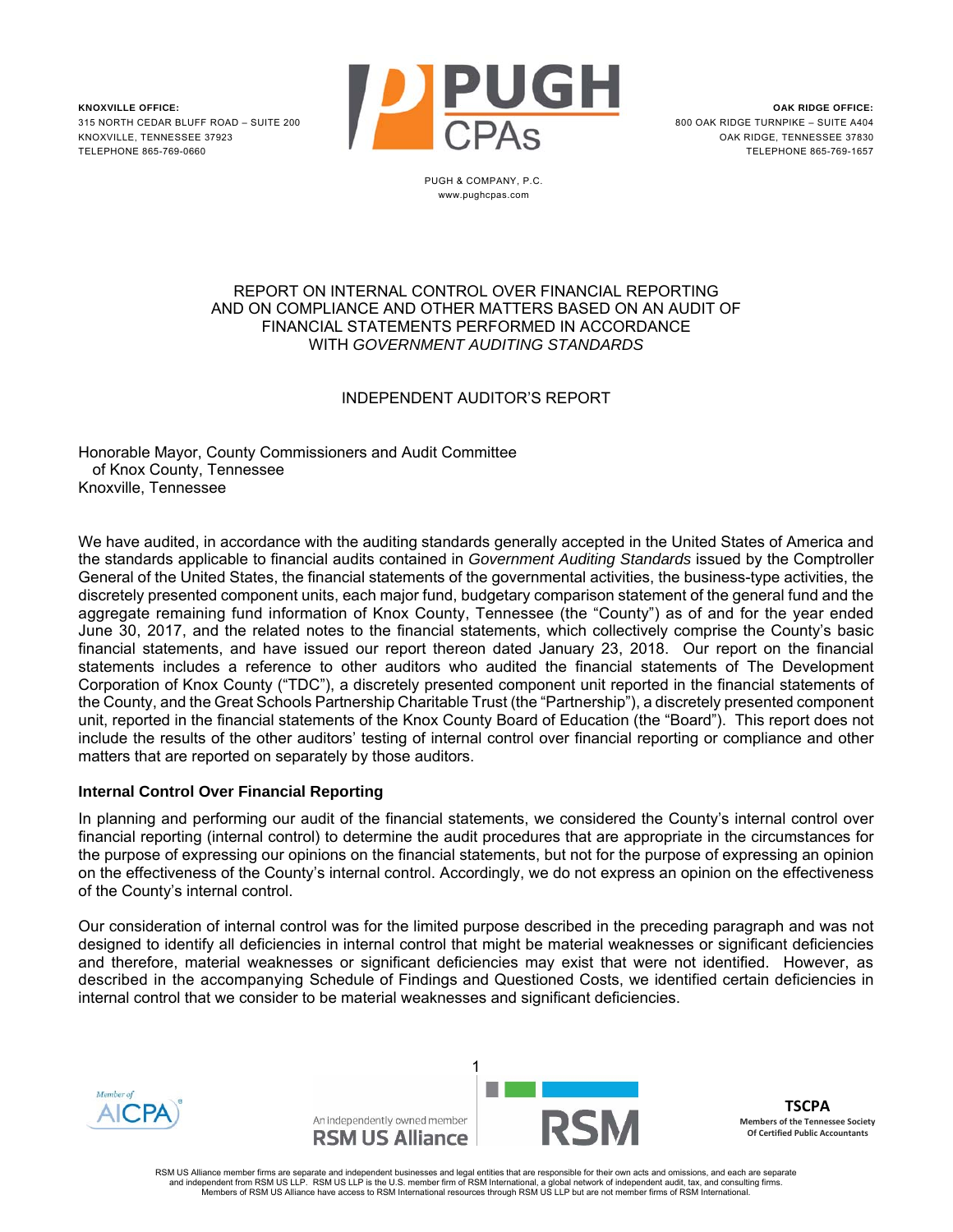A deficiency in internal control exists when the design or operation of a control does not allow management or employees, in the normal course of performing their assigned functions, to prevent, or detect and correct, misstatements on a timely basis. A material weakness is a deficiency, or combination of deficiencies, in internal control such that there is a reasonable possibility that a material misstatement of the County's financial statements will not be prevented, or detected and corrected on a timely basis. We consider the deficiency described in the accompanying Schedule of Findings and Questioned Costs as item 2017-001 to be a material weakness.

A significant deficiency is a deficiency, or combination of deficiencies, in internal control that is less severe than a material weakness, yet important enough to merit attention by those charged with governance. We consider the deficiencies described in the accompanying Schedule of Findings and Questioned Costs as item 2017-002 and 2017-003 to be significant deficiencies.

#### **Compliance and Other Matters**

As part of obtaining reasonable assurance about whether the County's financial statements are free from material misstatement, we performed tests of its compliance with certain provisions of laws, regulations, contracts, and grant agreements, noncompliance with which could have a direct and material effect on the determination of financial statement amounts. However, providing an opinion on compliance with those provisions was not an objective of our audit, and accordingly, we do not express such an opinion. The results of our tests disclosed no instances of noncompliance or other matters that are required to be reported under *Government Auditing Standards.*

### **Knox County, Tennessee's Responses to Findings and the Corrective Action Plan**

The County's responses to the findings identified in our audit are described in the accompanying Schedule of Findings and Questioned Costs and the Corrective Action Plan. The County's responses were not subjected to the auditing procedures applied in the audit of the financial statements and, accordingly, we express no opinion on them.

### **Purpose of this Report**

The purpose of this report is solely to describe the scope of our testing of internal control and compliance and the results of that testing, and not to provide an opinion on the effectiveness of the County's internal control or on compliance. This report is an integral part of an audit performed in accordance with *Government Auditing Standards* in considering the County's internal control and compliance. Accordingly, this communication is not suitable for any other purpose.

*Pugh* &*Company, P.C.*

 Certified Public Accountants Knoxville, Tennessee January 23, 2018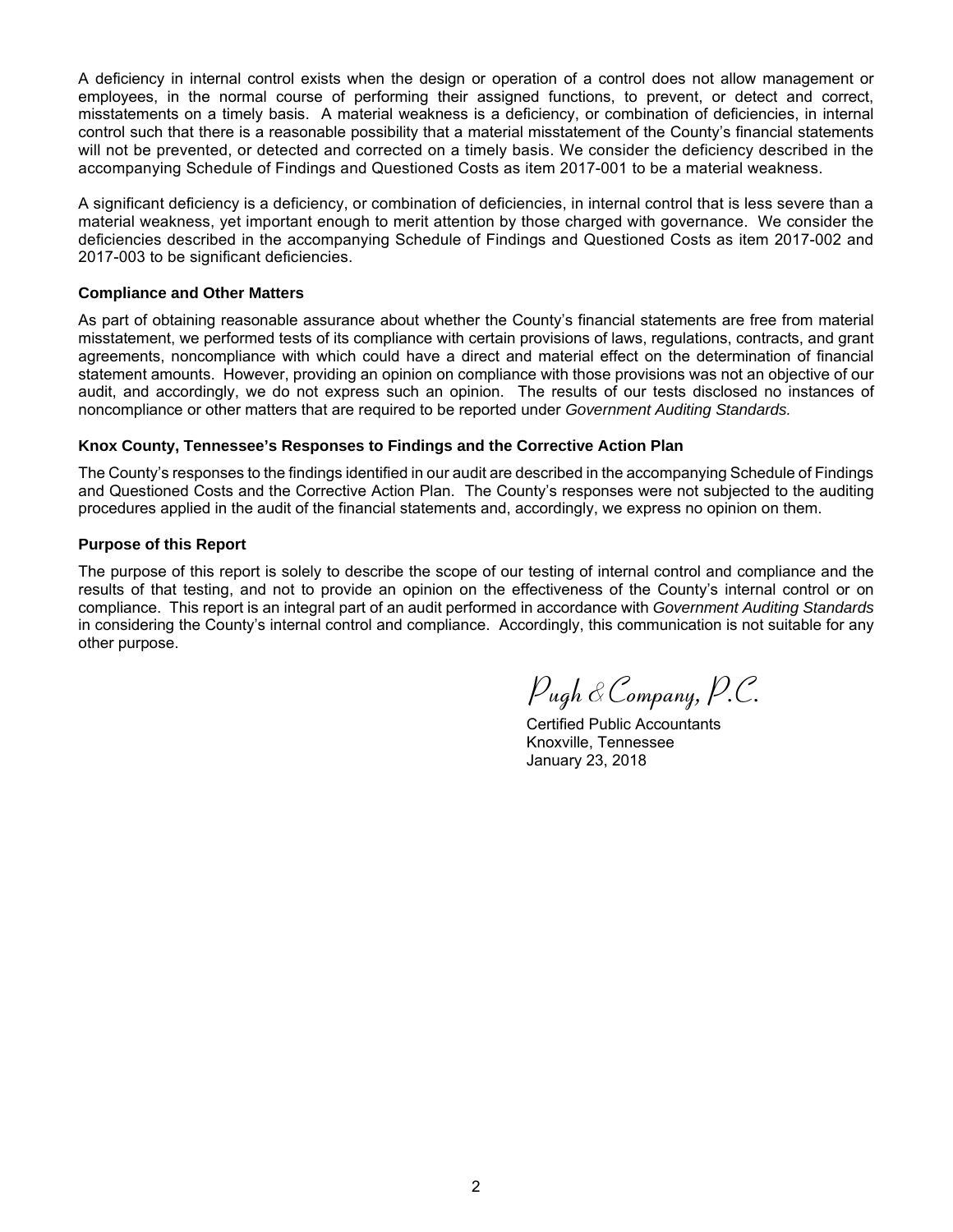

PUGH & COMPANY, P.C. www.pughcpas.com

### REPORT ON COMPLIANCE FOR EACH MAJOR FEDERAL PROGRAM; REPORT ON INTERNAL CONTROL OVER COMPLIANCE; AND REPORT ON SCHEDULE OF EXPENDITURES OF FEDERAL AWARDS REQUIRED BY THE *UNIFORM GUIDANCE*

# INDEPENDENT AUDITOR'S REPORT

Honorable Mayor, County Commissioners and Audit Committee of Knox County, Tennessee Knoxville, Tennessee

## **Report on Compliance for Each Major Federal Program**

We have audited Knox County, Tennessee's (the "County") compliance with the types of compliance requirements described in the OMB Compliance Supplement that could have a direct and material effect on each of the County's major federal programs for the year ended June 30, 2017. The County's major federal programs are identified in the summary of auditor's results section of the accompanying Schedule of Findings and Questioned Costs.

The County's basic financial statements include the operations of The Development Corporation of Knox County (the "TDC"), a discretely presented component unit, reported in the financial statements of the County, and the Great Schools Partnership Charitable Trust (the "Partnership"), a discretely presented component unit, reported in the financial statements of the Knox County Board of Education (the "Board"). Our audit, described below, did not include the operations of TDC or the Partnership because these entities engaged other auditors to perform their audits. Based upon the reports of the other auditors, TDC and the Partnership did not receive any federal awards for the year ended June 30, 2017.

## **Management's Responsibility**

Management is responsible for compliance with federal statutes, regulations and the terms and conditions of its federal awards applicable to its federal programs.

## **Auditor's Responsibility**

Our responsibility is to express an opinion on compliance for each of the County's major federal programs based on our audit of the types of compliance requirements referred to above. We conducted our audit of compliance in accordance with auditing standards generally accepted in the United States of America; the standards applicable to financial audits contained in *Government Auditing Standards*, issued by the Comptroller General of the United States; and the audit requirements of Title 2 U.S. Code of Federal Regulations Part 200, *Uniform Administrative Requirements, Cost Principles, and Audit Requirements for Federal Awards* (*Uniform Guidance*). Those standards and the *Uniform Guidance* require that we plan and perform the audit to obtain reasonable assurance about whether noncompliance with the types of compliance requirements referred to above that could have a direct and material effect on a major federal program occurred. An audit includes examining, on a test basis, evidence about the County's compliance with those requirements and performing such other procedures as we considered necessary in the circumstances.





**TSCPA Members of the Tennessee Society Of Certified Public Accountants**

RSM US Alliance member firms are separate and independent businesses and legal entities that are responsible for their own acts and omissions, and each are separate<br>and independent from RSM US LLP. RSM US LLP is the U.S. m Members of RSM US Alliance have access to RSM International resources through RSM US LLP but are not member firms of RSM International.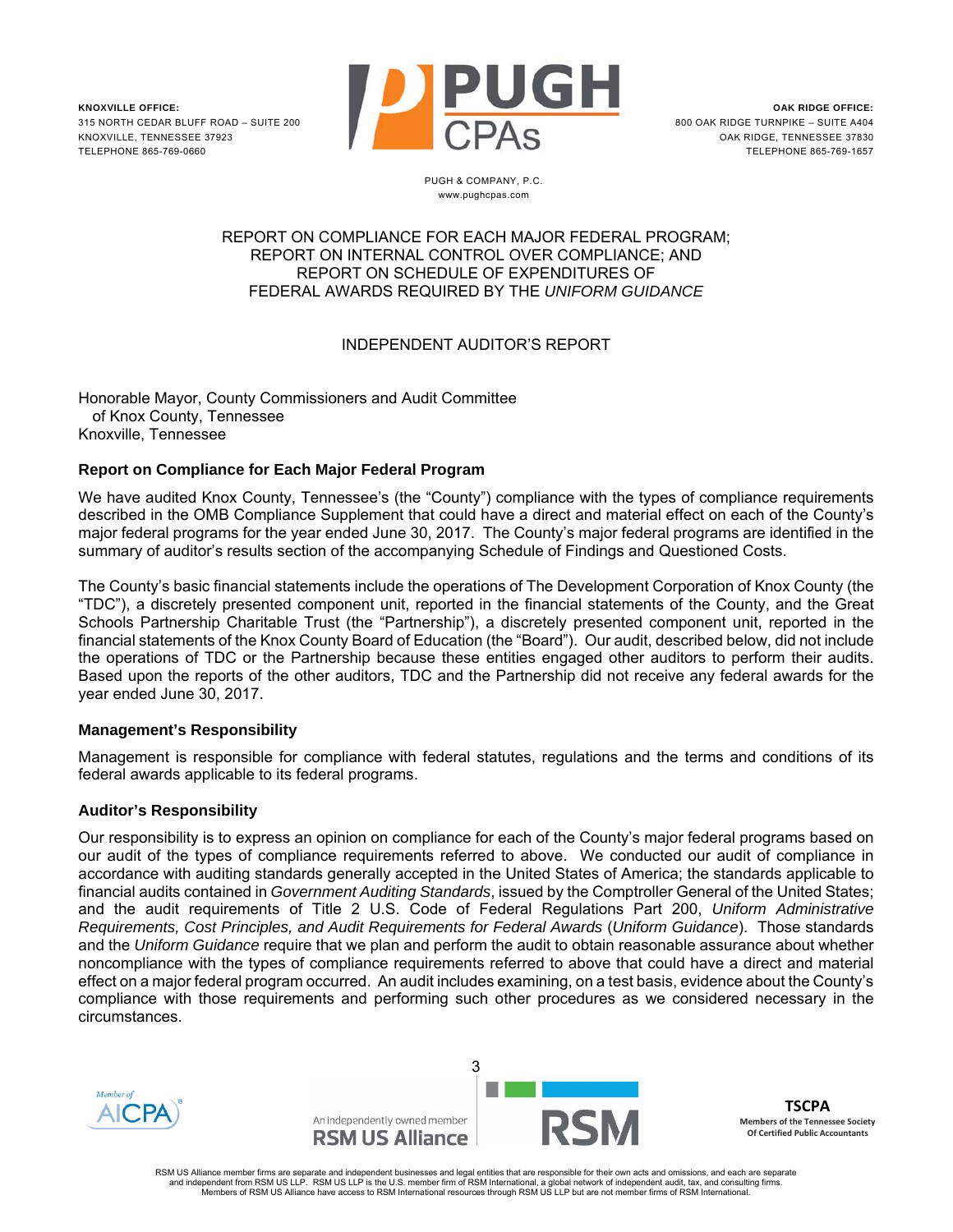We believe that our audit provides a reasonable basis for our opinion on compliance for each major federal program. However, our audit does not provide a legal determination of the County's compliance.

### **Opinion on Each Major Federal Program**

In our opinion, the County complied, in all material respects, with the types of compliance requirements referred to above that could have a direct and material effect on each of its major federal programs for the year ended June 30, 2017.

#### **Other Matters**

The results of our auditing procedures disclosed instances of noncompliance, which are required to be reported in accordance with the *Uniform Guidance* and which are described in the accompanying schedule of findings and questioned costs as items 2017-004 and 2017-005. Our opinion on each major federal program is not modified with respect to these matters.

The County's responses to the noncompliance findings identified in our audit are described in the accompanying Schedule of Findings and Questioned Costs and the Corrective Action Plans. The County's responses were not subjected to the auditing procedures applied in the audit of compliance and, accordingly, we express no opinion on the responses.

### **Report on Internal Control Over Compliance**

Management of the County is responsible for establishing and maintaining effective internal control over compliance with the types of compliance requirements referred to above. In planning and performing our audit of compliance, we considered the County's internal control over compliance with the types of requirements that could have a direct and material effect on each major federal program to determine the auditing procedures that are appropriate in the circumstances for the purpose of expressing an opinion on compliance for each major federal program and to test and report on internal control over compliance in accordance with the *Uniform Guidance*, but not for the purpose of expressing an opinion on the effectiveness of internal control over compliance. Accordingly, we do not express an opinion on the effectiveness of the County's internal control over compliance.

A deficiency in internal control over compliance exists when the design or operation of a control over compliance does not allow management or employees, in the normal course of performing their assigned functions, to prevent, or detect and correct, noncompliance with a type of compliance requirement of a federal program on a timely basis. A material weakness in internal control over compliance is a deficiency, or combination of deficiencies, in internal control over compliance, such that there is a reasonable possibility that material noncompliance with a type of compliance requirement of a federal program will not be prevented, or detected and corrected, on a timely basis. A significant deficiency in internal control over compliance is a deficiency, or a combination of deficiencies, in internal control over compliance with a type of compliance requirement of a federal program that is less severe than a material weakness in internal control over compliance, yet important enough to merit attention by those charged with governance.

Our consideration of internal control over compliance was for the limited purpose described in the first paragraph of this section and was not designed to identify all deficiencies in internal control over compliance that might be material weaknesses or significant deficiencies and therefore, material weaknesses or significant deficiencies may exist that have not been identified. We did not identify any deficiencies in internal control over compliance that we consider to be material weaknesses. However, we identified certain deficiencies in internal control over compliance, as described in the accompanying schedule of findings and questioned costs as items 2017-002, 2017-003, 2017-004, and 2017-005 that we consider to be significant deficiencies.

The County's responses to the internal control over compliance findings identified in our audit are described in the accompanying Schedule of Findings and Questioned Costs and the Corrective Action Plans. The County's responses were not subjected to the auditing procedures applied in the audit of compliance and, accordingly, we express no opinion on the responses.

The purpose of this report on internal control over compliance is solely to describe the scope of our testing of internal control over compliance and the results of that testing based on the requirements of the *Uniform Guidance*. Accordingly, this report is not suitable for any other purpose.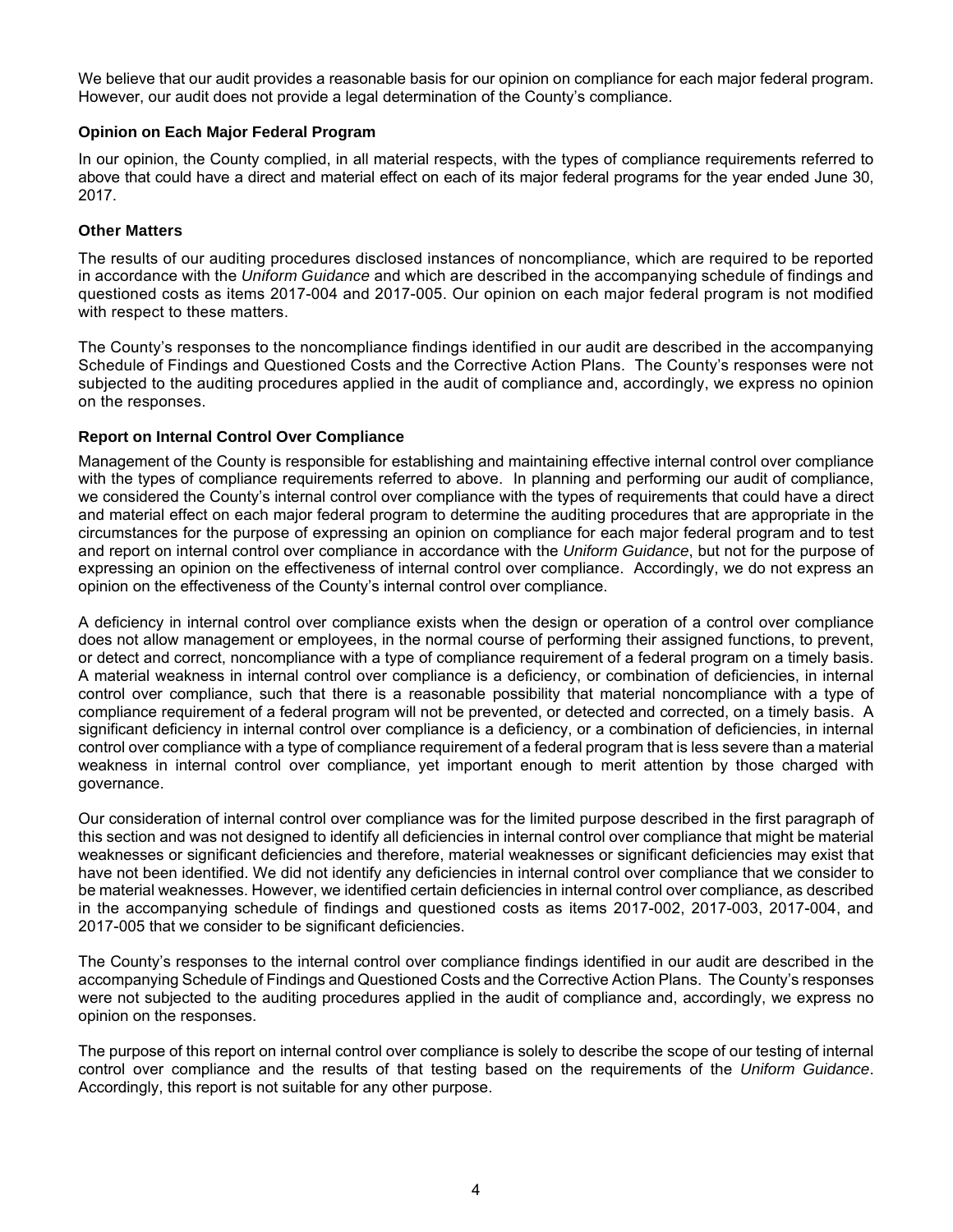#### **Report on Schedules of Expenditures of Federal Awards and State Financial Assistance Required by the**  *Uniform Guidance* **and the Tennessee Comptroller of the Treasury**

We have audited the financial statements of the County as of and for the year ended June 30, 2017, and have issued our report thereon dated January 23, 2018 which contained an unmodified opinion on those financial statements. Our audit was conducted for the purpose of forming an opinion on the financial statements as a whole. The accompanying schedules of expenditures of federal awards and state financial assistance are presented for purposes of additional analysis as required by the *Uniform Guidance* and the Tennessee Comptroller of the Treasury and are not a required part of the financial statements. Such information is the responsibility of management and was derived from and relates directly to the underlying accounting and other records used to prepare the financial statements. The information has been subjected to the auditing procedures applied in the audit of the financial statements and certain additional procedures, including comparing and reconciling such information directly to the underlying accounting and other records used to prepare the financial statements or to the financial statements themselves, and other additional procedures in accordance with auditing standards generally accepted in the United States of America. In our opinion, the schedules of expenditures of federal awards and state financial assistance are fairly stated in all material respects in relation to the financial statements as a whole.

*Pugh* &*Company, P.C.*

 Certified Public Accountants Knoxville, Tennessee January 23, 2018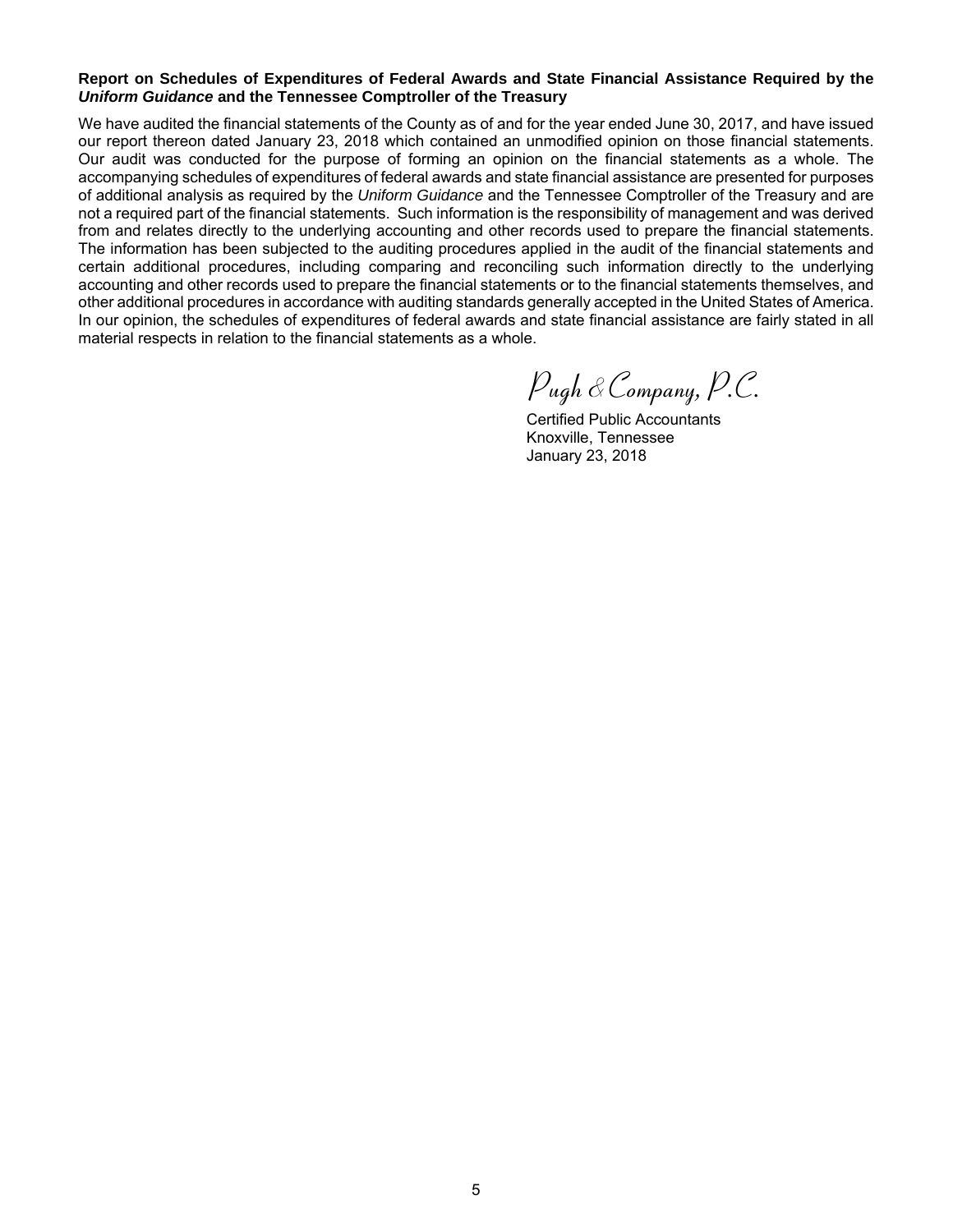## **SCHEDULE OF EXPENDITURES OF FEDERAL AWARDS**

**For the Year Ended June 30, 2017**

| <b>Federal Grantor/Pass-through</b><br><b>Grantor/Program or Cluster Title</b> | Federal<br><b>CFDA</b><br><b>Number</b> | <b>Grant/Pass-Through</b><br><b>Entity Identifying</b><br><b>Number</b> | <b>Passed</b><br>Through to<br><b>Subrecipients</b> | <b>Total</b><br>Federal<br><b>Expenditures</b> |
|--------------------------------------------------------------------------------|-----------------------------------------|-------------------------------------------------------------------------|-----------------------------------------------------|------------------------------------------------|
| Knox County, Tennessee (Primary Government):                                   |                                         |                                                                         |                                                     |                                                |
| U.S. Department of Agriculture:                                                |                                         |                                                                         |                                                     |                                                |
| Passed through Tennessee Department of Health:                                 |                                         |                                                                         |                                                     |                                                |
| Special Supplemental Nutrition Program for Women, Infants, and Children:       |                                         |                                                                         |                                                     |                                                |
| Women, Infants, and Children (WIC)                                             | 10.557                                  | GG-15-43543-00                                                          | \$                                                  | 1,575,701                                      |
| Women, Infants, and Children (WIC)                                             | 10.557                                  | GG-15-43543-00                                                          |                                                     | 569,744                                        |
| Total U.S. Department of Agriculture                                           |                                         |                                                                         |                                                     | 2,145,445                                      |
| U.S. Department of Housing and Urban Development:                              |                                         |                                                                         |                                                     |                                                |
| CDBG - Entitlement Grants Cluster:                                             |                                         |                                                                         |                                                     |                                                |
| <b>Community Development Block Grant</b>                                       | 14.218                                  | B-14-UC-47-0001                                                         |                                                     | 41,027                                         |
| <b>Community Development Block Grant</b>                                       | 14.218                                  | B-16-UC-47-0001                                                         | 791,443<br>\$                                       | 952,418                                        |
| <b>Total CDBG - Entitlement Grants Cluster</b>                                 |                                         |                                                                         | 791,443                                             | 993,445                                        |
| <b>HOME</b> Investment Partnerships Programs                                   | 14.239                                  | M-15-UC-47-0204                                                         |                                                     | 78,730                                         |
| <b>HOME</b> Investment Partnerships Programs                                   | 14.239                                  | M-16-UC-47-0204                                                         | 282,285                                             | 213,425                                        |
| <b>Total HOME Investment Partnerships Programs</b>                             |                                         |                                                                         | 282,285                                             | 292,155                                        |
| Total U.S. Department of Housing and Urban Development                         |                                         |                                                                         | 1,073,728                                           | 1,285,600                                      |
| U.S. Department of Justice:                                                    |                                         |                                                                         |                                                     |                                                |
| Edward Byrne Memorial Justice Assistance Grant Program:                        |                                         |                                                                         |                                                     |                                                |
| Edward Byrne Memorial Justice Assistance Grant                                 | 16.738                                  | 2016-DJ-BX-0707                                                         |                                                     | 14,638                                         |
| Total Edward Byrne Memorial Justice Assistance Grant Program                   |                                         |                                                                         |                                                     | 14,638                                         |
| Federal Bureau of Investigation:                                               |                                         |                                                                         |                                                     |                                                |
| Law Enforcement Assistance - FBI Field Police Training                         | 16.302                                  | N/A                                                                     |                                                     | 8,949                                          |
| Law Enforcement Assistance - FBI Field Police Training                         | 16.302                                  | N/A                                                                     |                                                     | 235                                            |
| Law Enforcement Assistance - FBI Field Police Training                         | 16.302                                  | N/A                                                                     |                                                     | 2,978                                          |
| Total Federal Bureau of Investigation                                          |                                         |                                                                         |                                                     | 12,162                                         |
| Office of Community Oriented Policing Services:                                |                                         |                                                                         |                                                     |                                                |
| Public Safety Partnership and Community Policing Grants                        | 16.710                                  | <b>SE-TNE-193</b>                                                       |                                                     | 12,771                                         |
| Public Safety Partnership and Community Policing Grants                        | 16.710                                  | 281D-KX-61230                                                           |                                                     | 4,161                                          |
| Total Office of Community Oriented Policing Services                           |                                         |                                                                         |                                                     | 16,932                                         |
| Bureau of Justice Assistance:                                                  |                                         |                                                                         |                                                     |                                                |
| State Criminal Alien Assistance Program                                        | 16.606                                  | 2016-H2540-TN-AP                                                        |                                                     | 5,666                                          |
| Passed Through Tennessee Office of Criminal Justice Programs:                  |                                         |                                                                         |                                                     |                                                |
| Crime Victim Assistance                                                        | 16.575                                  | 2015-VA-GX-0018                                                         |                                                     | 29,332                                         |
| Edward Byrne Memorial Justice Assistance Grant Program                         | 16.738                                  | 2016-H3618-TN-DJ                                                        |                                                     | 87,560                                         |
| Total Passed Through Tennessee Office of Criminal Justice Programs             |                                         |                                                                         |                                                     | 116,892                                        |
| Total U.S. Department of Justice                                               |                                         |                                                                         |                                                     | 166,290                                        |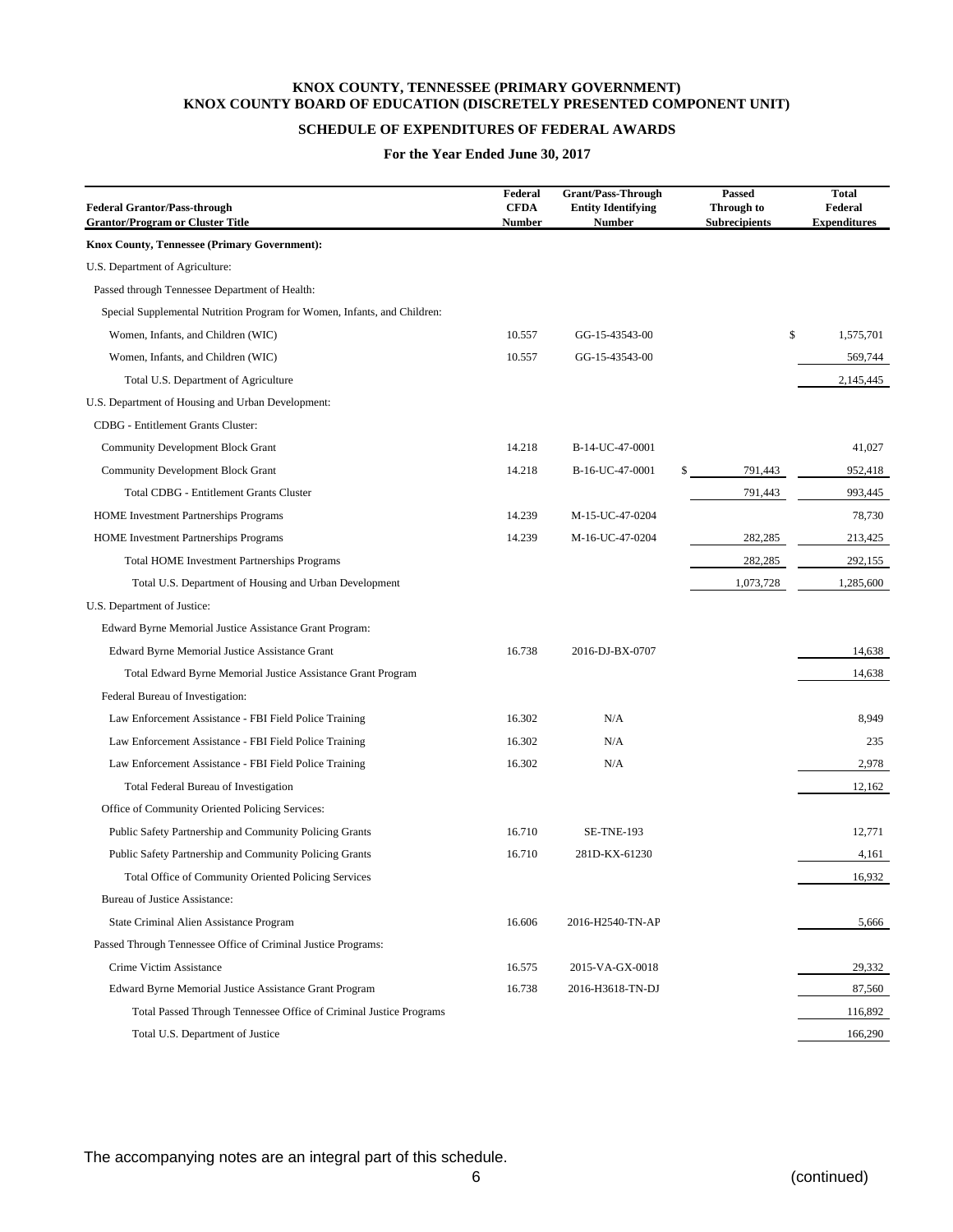## **SCHEDULE OF EXPENDITURES OF FEDERAL AWARDS**

### **For the Year Ended June 30, 2017**

| <b>Federal Grantor/Pass-through</b><br><b>Grantor/Program or Cluster Title</b> | Federal<br><b>CFDA</b><br><b>Number</b> | <b>Grant/Pass-Through</b><br><b>Entity Identifying</b><br><b>Number</b> | <b>Passed</b><br>Through to<br><b>Subrecipients</b> | <b>Total</b><br>Federal<br><b>Expenditures</b> |
|--------------------------------------------------------------------------------|-----------------------------------------|-------------------------------------------------------------------------|-----------------------------------------------------|------------------------------------------------|
| Knox County, Tennessee (Primary Government) (Continued):                       |                                         |                                                                         |                                                     |                                                |
| U.S. Department of Transportation:                                             |                                         |                                                                         |                                                     |                                                |
| Federal Highway Administration:                                                |                                         |                                                                         |                                                     |                                                |
| Passed through Tennessee Department of Transportation:                         |                                         |                                                                         |                                                     |                                                |
| Highway Planning & Construction Cluster:                                       |                                         |                                                                         |                                                     |                                                |
| Highway Planning and Construction - Traffic Signal Coordination Project        | 20.205                                  | Agreement No. 140234                                                    | \$                                                  | 6,740                                          |
| Total Highway Planning & Construction Cluster                                  |                                         |                                                                         |                                                     | 6,740                                          |
| Total Federal Highway Administration                                           |                                         |                                                                         |                                                     | 6,740                                          |
| National Highway Traffic Safety Administration:                                |                                         |                                                                         |                                                     |                                                |
| Passed through Tennessee Department of Transportation:                         |                                         |                                                                         |                                                     |                                                |
| Alcohol Open Container Requirements                                            | 20.607                                  | Z-17-THS041                                                             |                                                     | 45,793                                         |
| Alcohol Open Container Requirements                                            | 20.607                                  | Z-16-GHS182                                                             |                                                     | 13,347                                         |
| Total National Highway Traffic Safety Administration                           |                                         |                                                                         |                                                     | 59,140                                         |
| Total U.S. Department of Transportation                                        |                                         |                                                                         |                                                     | 65,880                                         |
| Institute of Museum and Library Services:                                      |                                         |                                                                         |                                                     |                                                |
| Passed through Tennessee Secretary of State:                                   |                                         |                                                                         |                                                     |                                                |
| Grants to States:                                                              |                                         |                                                                         |                                                     |                                                |
| National Endowment for the Arts - Festival of Reading                          | 45.310                                  | 16-5200-7132                                                            |                                                     | 10,000                                         |
| Library Services - Materials for the Disadvantaged                             | 45.310                                  | LS-00-16-0043-16                                                        |                                                     | 6,400                                          |
| Total Institute of Museum and Library Services                                 |                                         |                                                                         |                                                     | 16,400                                         |
| <b>Environmental Protection Agency:</b>                                        |                                         |                                                                         |                                                     |                                                |
| Office of Air and Radiation:                                                   |                                         |                                                                         |                                                     |                                                |
| Air Pollution Control Program Support:                                         |                                         |                                                                         |                                                     |                                                |
| Air Pollution Control Program Support - Section 105                            | 66.001                                  | A-00408315-3                                                            |                                                     | 329,977                                        |
| Air Pollution Control Program Support - Section 103                            | 66.001                                  | PM-96497615                                                             |                                                     | 151,663                                        |
| <b>Total Air Pollution Control Program Support</b>                             |                                         |                                                                         |                                                     |                                                |
| Total Office of Air and Radiation                                              |                                         |                                                                         |                                                     | 481,640                                        |
| Office of Water:                                                               |                                         |                                                                         |                                                     |                                                |
| Passed through Tennessee Department of Agriculture:                            |                                         |                                                                         |                                                     |                                                |
| Nonpoint Source Implementation Grant                                           | 66.460                                  | EDISON 44778                                                            |                                                     | 43,780                                         |
| Total Passed through Tennessee Department of Agriculture                       |                                         |                                                                         |                                                     | 43,780                                         |
| <b>Total Environmental Protection Agency</b>                                   |                                         |                                                                         |                                                     | 525,420                                        |
| U.S. Department of Energy:                                                     |                                         |                                                                         |                                                     |                                                |
| Passed Through Tennessee Emergency Management Agency:                          |                                         |                                                                         |                                                     |                                                |
| Environmental Monitoring/Cleanup, Cultural and Resource Mgmt., Emergency       |                                         |                                                                         |                                                     |                                                |
| Response Research, Outreach, Technical Analysis                                | 81.214                                  | <b>EDISON 51230</b>                                                     |                                                     | 31,870                                         |
| Total U.S. Department of Energy                                                |                                         |                                                                         |                                                     | 31,870                                         |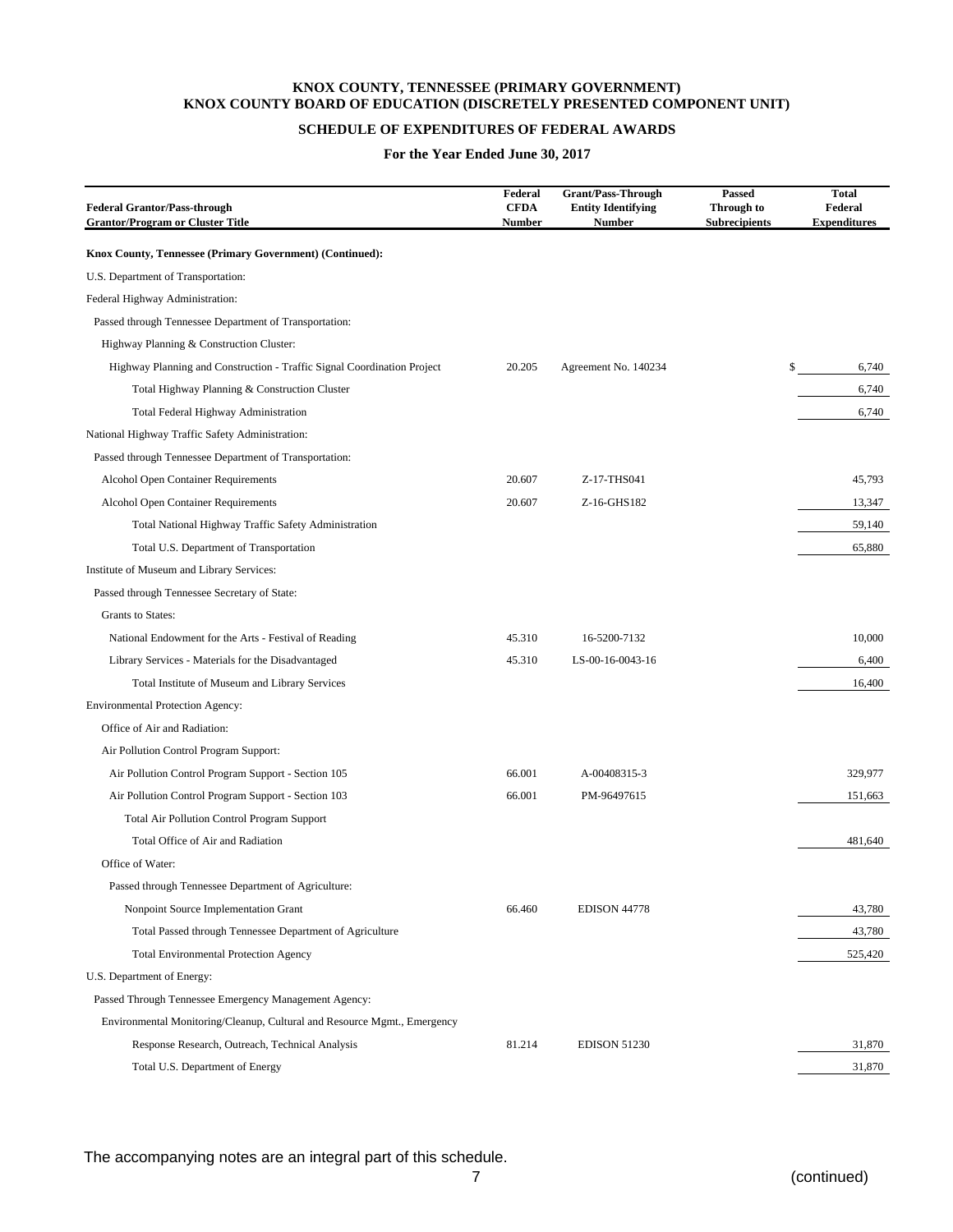## **SCHEDULE OF EXPENDITURES OF FEDERAL AWARDS**

### **For the Year Ended June 30, 2017**

| <b>Federal Grantor/Pass-through</b><br><b>Grantor/Program or Cluster Title</b>       | Federal<br><b>CFDA</b><br><b>Number</b> | <b>Grant/Pass-Through</b><br><b>Entity Identifying</b><br><b>Number</b> | <b>Passed</b><br>Through to<br><b>Subrecipients</b> | Total<br>Federal<br><b>Expenditures</b> |
|--------------------------------------------------------------------------------------|-----------------------------------------|-------------------------------------------------------------------------|-----------------------------------------------------|-----------------------------------------|
| Knox County, Tennessee (Primary Government) (Continued):                             |                                         |                                                                         |                                                     |                                         |
| U.S. Department of Education:                                                        |                                         |                                                                         |                                                     |                                         |
| Passed through Tennessee Department of Education:                                    |                                         |                                                                         |                                                     |                                         |
| Title I State Agency Program for Neglected and Delinquent Children and Youth         | 84.013                                  | 2017                                                                    |                                                     | \$<br>61,572                            |
| Title I State Agency Program for Neglected and Delinquent Children and Youth         | 84.013                                  | 2016                                                                    |                                                     | 40,679                                  |
| Total U.S. Department of Education                                                   |                                         |                                                                         |                                                     | 102,251                                 |
| U.S. Department of Health and Human Services:                                        |                                         |                                                                         |                                                     |                                         |
| Passed through Tennessee Department of Mental Health and Substance Abuse Services:   |                                         |                                                                         |                                                     |                                         |
| U.S. Substance Abuse and Mental Health Services Administration:                      |                                         |                                                                         |                                                     |                                         |
| Substance Abuse and Mental Health Services - Projects of Regional                    |                                         |                                                                         |                                                     |                                         |
| and National Significance                                                            |                                         |                                                                         |                                                     |                                         |
| Felony Recovery Court Services-Specific Assistance to Individuals                    | 93.243                                  | DGA51359_2016-2017_005                                                  |                                                     | 338                                     |
| Total Passed through Tennessee Department of Mental Health                           |                                         |                                                                         |                                                     |                                         |
| and Substance Abuse Services                                                         |                                         |                                                                         |                                                     | 338                                     |
| Passed through Tennessee Department of Health:                                       |                                         |                                                                         |                                                     |                                         |
| Centers for Disease Control and Prevention Programs:                                 |                                         |                                                                         |                                                     |                                         |
| Project Grants and Cooperative Agreements for Tuberculosis Control Programs          | 93.116                                  | GG-17-50860-00                                                          |                                                     | 107,905                                 |
| Immunization Cooperative Agreements Grants Program:                                  |                                         |                                                                         |                                                     |                                         |
| Immunizations and Vaccines for Children Program                                      | 93.268                                  | GG-18-54543-00                                                          |                                                     | 53,698                                  |
| Immunizations and Vaccines for Children Program                                      | 93.268                                  | GG-16-48709-00                                                          |                                                     | 135,617                                 |
| Total Immunization Cooperative Agreements Grants Program                             |                                         |                                                                         |                                                     | 189,315                                 |
| Hospital Preparedness Program and Public Health Emergency Preparedness               |                                         |                                                                         |                                                     |                                         |
| Aligned Cooperative Agreements:                                                      |                                         |                                                                         |                                                     |                                         |
| <b>Public Health Emergency Preparedness</b>                                          | 93.074                                  | ZZ-17-1414-25                                                           |                                                     | 70,096                                  |
| Public Health Emergency Preparedness                                                 | 93.074                                  | ZZ-17-1414-25                                                           |                                                     | 12,695                                  |
| National Bioterrorism Hospital Preparedness Program                                  | 93.074                                  | ZZ-17-1414-25                                                           |                                                     | 492,733                                 |
| Total Public Health Emergency Preparedness                                           |                                         |                                                                         |                                                     | 575,524                                 |
| Centers for Disease Control and Prevention - Investigations and Technical Assistance | 93.283                                  | GG-16-45506-00                                                          |                                                     | 29,158                                  |
| National State Based Tobacco Control Programs                                        | 93.305                                  | GG-17-53481-00                                                          |                                                     | 12,413                                  |
| HIV Prevention Activities Program:                                                   |                                         |                                                                         |                                                     |                                         |
| HIV Prevention - Health Department Based                                             | 93.940                                  | GG-17-52507-00                                                          |                                                     | 62,886                                  |
| HIV Prevention - Health Department Based                                             | 93.940                                  | GG-16-48499-00                                                          |                                                     | 81,176                                  |
| <b>Total HIV Prevention Activities Program</b>                                       |                                         |                                                                         |                                                     | 144,062                                 |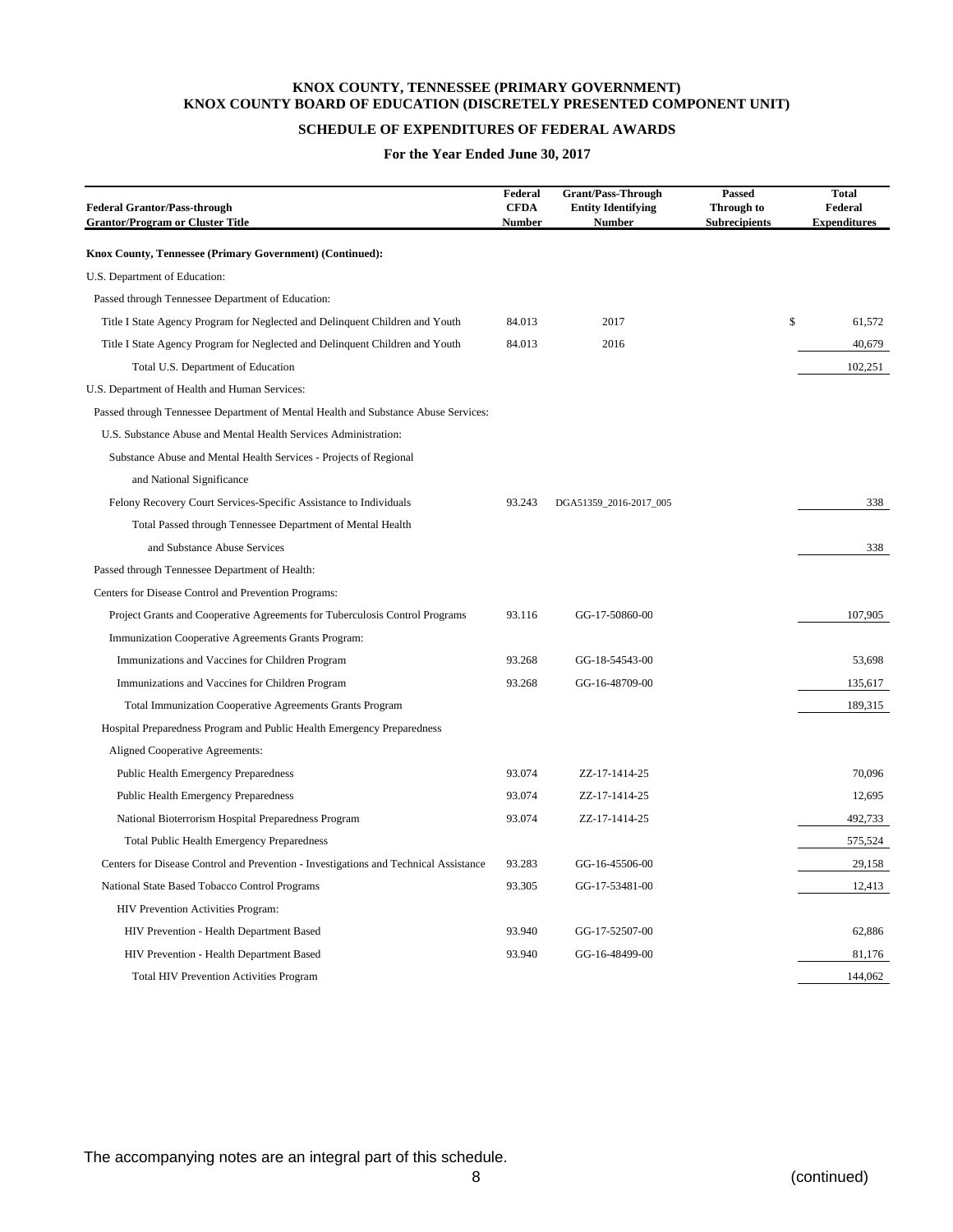## **SCHEDULE OF EXPENDITURES OF FEDERAL AWARDS**

### **For the Year Ended June 30, 2017**

| <b>Federal Grantor/Pass-through</b><br><b>Grantor/Program or Cluster Title</b>         | Federal<br><b>CFDA</b><br>Number | <b>Grant/Pass-Through</b><br><b>Entity Identifying</b><br><b>Number</b> | <b>Passed</b><br>Through to<br><b>Subrecipients</b> | <b>Total</b><br>Federal<br><b>Expenditures</b> |
|----------------------------------------------------------------------------------------|----------------------------------|-------------------------------------------------------------------------|-----------------------------------------------------|------------------------------------------------|
| Knox County, Tennessee (Primary Government) (Continued):                               |                                  |                                                                         |                                                     |                                                |
| U.S. Department of Health and Human Services (Continued)                               |                                  |                                                                         |                                                     |                                                |
| Passed through Tennessee Department of Health (Continued)                              |                                  |                                                                         |                                                     |                                                |
| Centers for Disease Control and Prevention Programs (Continued)                        |                                  |                                                                         |                                                     |                                                |
| Sexually Transmitted Disease Prevention and Control Grants:                            |                                  |                                                                         |                                                     |                                                |
| Preventative Health Services - STD Control Grant - Infertility Youth Screening         | 93.977                           | GG-16-48524-00                                                          | \$                                                  | 31,065                                         |
| Preventative Health Services - STD Control Grant - Infertility Youth Screening         | 93.977                           | GG-17-52484-00                                                          |                                                     | 35,395                                         |
| Preventative Health Services - Sexually Transmitted Disease Control Grant              | 93.977                           | GG-17-52507-00                                                          |                                                     | 73,295                                         |
| Preventative Health Services - Sexually Transmitted Disease Control Grant              | 93.977                           | GG-16-48499-00                                                          |                                                     | 70,369                                         |
| Total Sexually Transmitted Disease Prevention and Control Grants                       |                                  |                                                                         |                                                     | 210,124                                        |
| Injury Prevention and Control Research and State and Community Based Programs:         |                                  |                                                                         |                                                     |                                                |
| Injury Prevention and Control Research                                                 | 93.136                           | GG-15-44316-00                                                          |                                                     | 14,197                                         |
| Injury Prevention and Control Research                                                 | 93.136                           | GG-15-44316-00                                                          |                                                     | 27,472                                         |
| Total Injury Prevention and Control Research Programs                                  |                                  |                                                                         |                                                     | 41,669                                         |
| Preventative Health and Health Services Block Grant                                    | 93.758                           | GG-17-49770-00                                                          |                                                     | 61,500                                         |
| Assistance Programs for Chronic Disease Prevention and Control                         | 93.945                           | GG-14-41079-03                                                          |                                                     | 67,429                                         |
| Cooperative Agreements to Support State-Based Safe Motherhood                          |                                  |                                                                         |                                                     |                                                |
| and Infant Health Initiative Programs                                                  | 93.946                           | GU-15-45140-00                                                          |                                                     | 3,754                                          |
| Total Centers for Disease Control and Prevention Programs                              |                                  |                                                                         |                                                     | 1,442,853                                      |
| Health Resources and Services Administration Programs:                                 |                                  |                                                                         |                                                     |                                                |
| Maternal, Infant and Early Childhood Home Visiting Cluster                             |                                  |                                                                         |                                                     |                                                |
| Affordable Care Act Maternal, Infant, and Early Childhood Home Visiting Program 93.505 |                                  | GG-17-50347-00                                                          |                                                     | 44,000                                         |
| Maternal, Infant and Early Childhood Home Visiting Cluster Total                       |                                  |                                                                         |                                                     | 44,000                                         |
| HIV Care Formula Grant Program:                                                        |                                  |                                                                         |                                                     |                                                |
| <b>HIV Care Formula Grant</b>                                                          | 93.917                           | GG-17-53500-00                                                          |                                                     | 121,040                                        |
| HIV Care Formula Grant -Centers of Excellence                                          | 93.917                           | GG-16-48902-00                                                          |                                                     | 353,105                                        |
| Total HIV Care Formula Grant Program                                                   |                                  |                                                                         |                                                     | 474,145                                        |
| Maternal and Child Health Services Block Grants to the States:                         |                                  |                                                                         |                                                     |                                                |
| Maternal and Child Health Services Block Grant - Breast & Cervical Cancer              | 93.994                           | GG-15-41706-00                                                          |                                                     | 67,800                                         |
| Maternal and Child Health Services Block Grant - Children's Special Services           | 93.994                           | GG-17-50069-00                                                          |                                                     | 170,446                                        |
| Maternal and Child Health Services Block Grant - Family Planning Services              | 93.994                           | GG-13-38051-00                                                          |                                                     | 330,469                                        |
| Total Maternal and Child Health Services Grants                                        |                                  |                                                                         |                                                     | 568,715                                        |
| Total Health Resources and Services Administration Programs                            |                                  |                                                                         |                                                     | 1,086,860                                      |
| Office of Population Affairs:                                                          |                                  |                                                                         |                                                     |                                                |
| <b>Family Planning Services</b>                                                        | 93.217                           | GG-13-38051-00                                                          |                                                     | 297,422                                        |
| Total Passed through Tennessee Department of Health                                    |                                  |                                                                         |                                                     | 2,827,135                                      |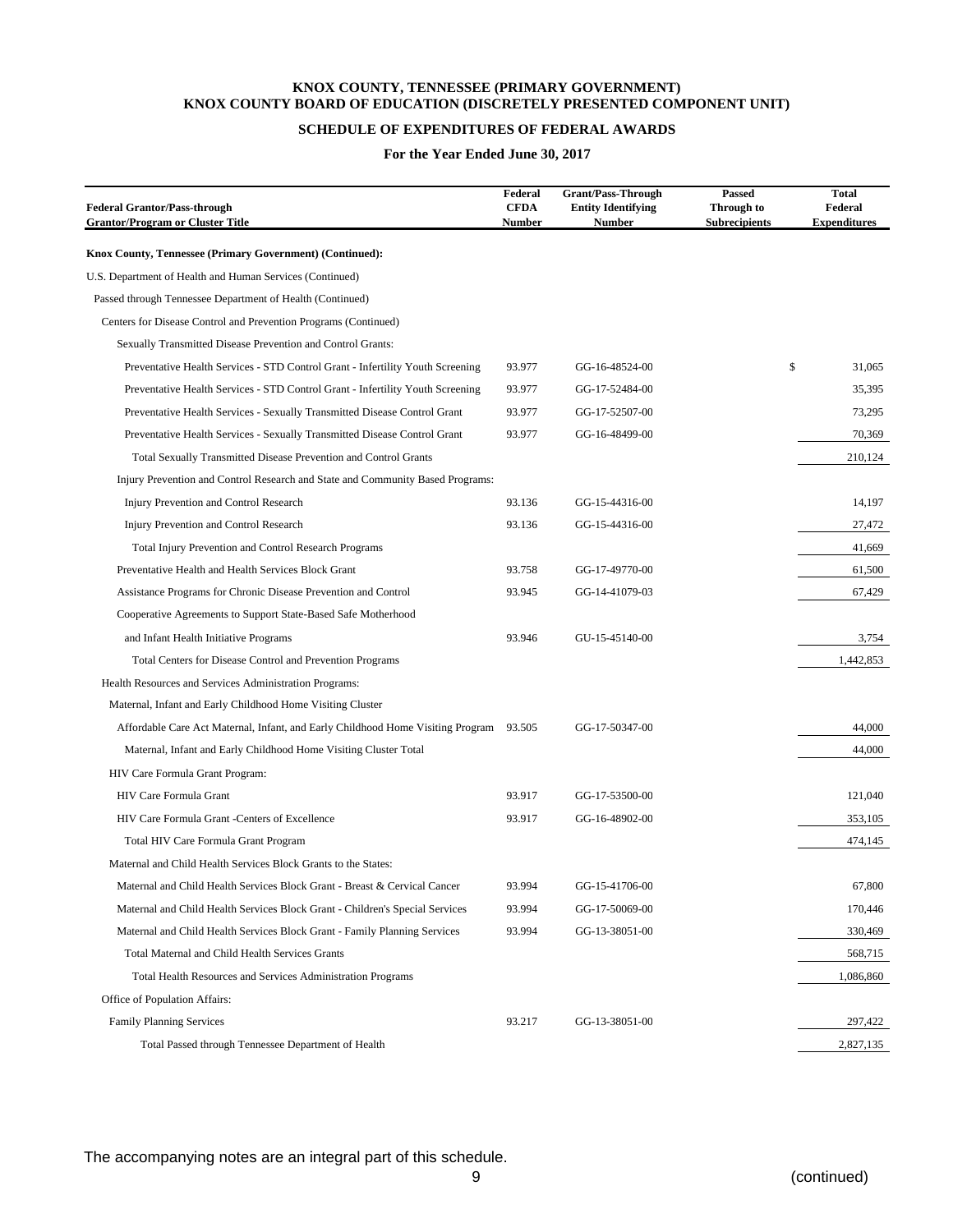## **SCHEDULE OF EXPENDITURES OF FEDERAL AWARDS**

**For the Year Ended June 30, 2017**

| <b>Federal Grantor/Pass-through</b>                               | Federal<br><b>CFDA</b> | <b>Grant/Pass-Through</b><br><b>Entity Identifying</b> | <b>Passed</b><br>Through to | <b>Total</b><br>Federal |
|-------------------------------------------------------------------|------------------------|--------------------------------------------------------|-----------------------------|-------------------------|
| <b>Grantor/Program or Cluster Title</b>                           | <b>Number</b>          | <b>Number</b>                                          | <b>Subrecipients</b>        | <b>Expenditures</b>     |
| Knox County, Tennessee (Primary Government) (Continued):          |                        |                                                        |                             |                         |
| U.S. Department of Health and Human Services (Continued):         |                        |                                                        |                             |                         |
| Passed through Tennessee Department of Human Services:            |                        |                                                        |                             |                         |
| Office of Administration for Children and Families:               |                        |                                                        |                             |                         |
| <b>Child Support Enforcement</b>                                  | 93.563                 | <b>CONTRACT 44946-01</b>                               | \$                          | 223,855                 |
| <b>Child Support Enforcement</b>                                  | 93.563                 | EDISON 36305-04                                        |                             | 261,884                 |
| Total Passed through TN Department of Human Services              |                        |                                                        |                             | 485,739                 |
| Total U.S. Department of Health and Human Services                |                        |                                                        |                             | 3,313,212               |
| U.S. Department of Homeland Security:                             |                        |                                                        |                             |                         |
| Passed through Tennessee Emergency Management Agency:             |                        |                                                        |                             |                         |
| Port Security Grant Program - Disaster Grants - Public Assistance | 97.056                 | 2016-SL-B411-P410-4101                                 |                             | 91,373                  |
| Total Passed through Tennessee Emergency Management Agency        |                        |                                                        |                             | 91,373                  |
| Passed through Tennessee Department of Military:                  |                        |                                                        |                             |                         |
| Homeland Security Grant Program                                   | 97.067                 | 2016                                                   |                             | 323,394                 |
| Total Passed through Tennessee Department of Military             |                        |                                                        |                             | 323,394                 |
| Total U.S. Department of Homeland Security                        |                        |                                                        |                             | 414,767                 |
| Executive Office of the President:                                |                        |                                                        |                             |                         |
| Passed through Laurel County, Kentucky:                           |                        |                                                        |                             |                         |
| High Intensity Drug Trafficking Areas Program                     | 95.001                 | G-17-AP0001A                                           |                             | 10,939                  |
| High Intensity Drug Trafficking Areas Program                     | 95.001                 | G-17-AP0001A                                           |                             | 13,953                  |
| High Intensity Drug Trafficking Areas Program                     | 95.001                 | G-17-AP0001A                                           |                             | 1,160                   |
| High Intensity Drug Trafficking Areas Program                     | 95.001                 | G-16-AP0001A                                           |                             | 19,832                  |
| Total Executive Office of the President                           |                        |                                                        |                             | 45,884                  |
| Total Federal Awards-Knox County Primary Government               |                        |                                                        | \$<br>1,073,728 \$          | 8,113,019               |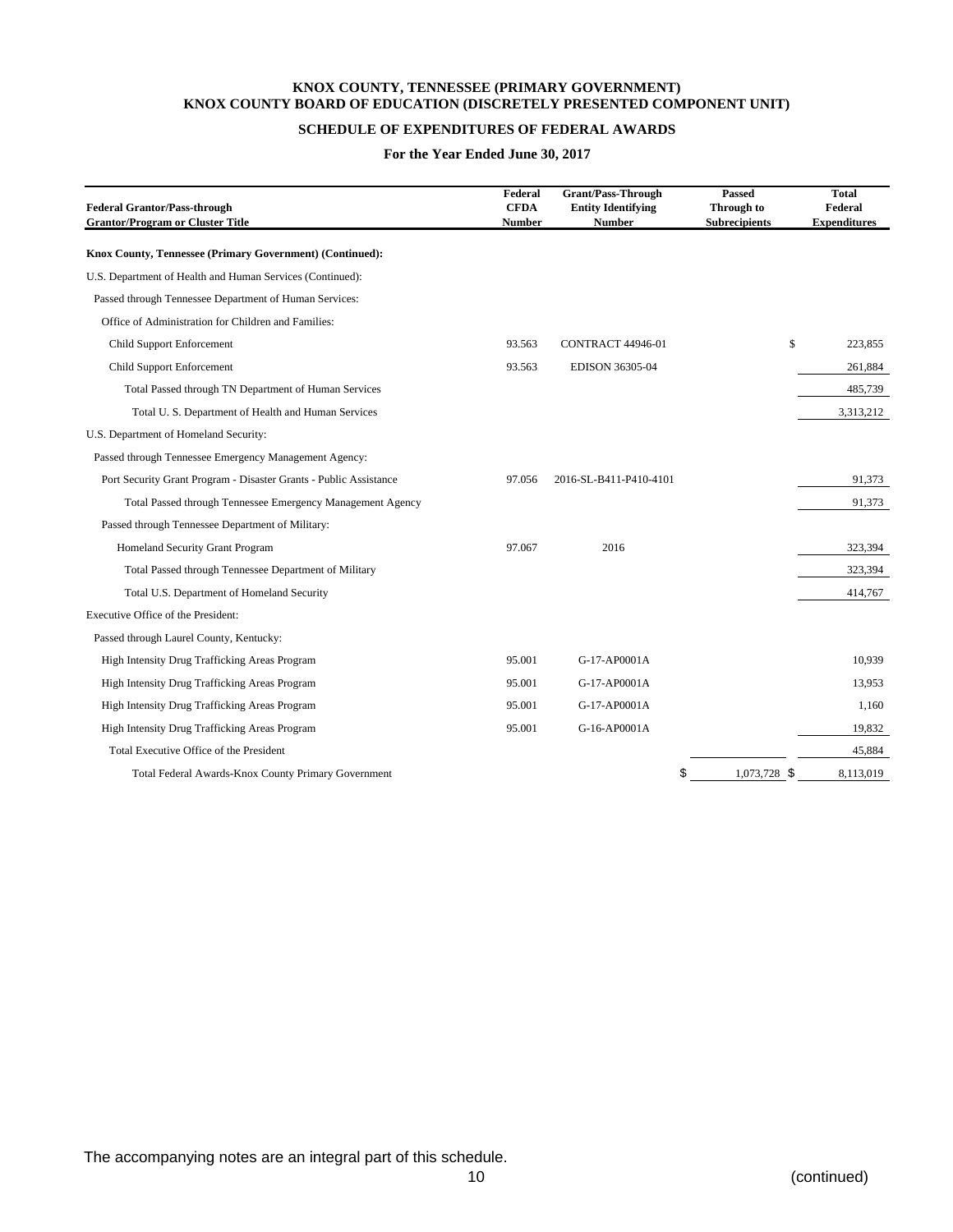## **SCHEDULE OF EXPENDITURES OF FEDERAL AWARDS**

### **For the Year Ended June 30, 2017**

| <b>Federal Grantor/Pass-through</b><br><b>Grantor/Program or Cluster Title</b> | Federal<br><b>CFDA</b><br><b>Number</b> | <b>Grant/Pass-Through</b><br><b>Entity Identifying</b><br><b>Number</b> | <b>Passed</b><br>Through to<br><b>Subrecipients</b> | <b>Total</b><br>Federal<br><b>Expenditures</b> |
|--------------------------------------------------------------------------------|-----------------------------------------|-------------------------------------------------------------------------|-----------------------------------------------------|------------------------------------------------|
| Knox County Board of Education (Component Unit):                               |                                         |                                                                         |                                                     |                                                |
| U.S. Department of Agriculture:                                                |                                         |                                                                         |                                                     |                                                |
| Passed through Tennessee Department of Agriculture:                            |                                         |                                                                         |                                                     |                                                |
| Food and Nutrition Service:                                                    |                                         |                                                                         |                                                     |                                                |
| Child Nutrition Cluster:                                                       |                                         |                                                                         |                                                     |                                                |
| School Breakfast Program                                                       | 10.553                                  | 2017                                                                    | \$                                                  | 4,883,157                                      |
| National School Lunch Program                                                  | 10.555                                  | 2017                                                                    |                                                     | 14,896,507                                     |
| National School Lunch Program - Non-Cash Assistance - Commodities              | 10.555                                  | 2017                                                                    |                                                     | 2,031,901                                      |
| <b>Total Child Nutrition Cluster</b>                                           |                                         |                                                                         |                                                     | 21,811,565                                     |
| Fresh Fruit and Vegetable Program                                              | 10.582                                  | 2016                                                                    |                                                     | 373,003                                        |
| <b>Total Food and Nutrition Service</b>                                        |                                         |                                                                         |                                                     | 22,184,568                                     |
| Total U.S. Department of Agriculture                                           |                                         |                                                                         |                                                     | 22,184,568                                     |
| U.S. Department of Transportation - Federal Highway Administration:            |                                         |                                                                         |                                                     |                                                |
| Highway Training and Education                                                 | 20.215                                  | 2016                                                                    |                                                     | 297,656                                        |
| U.S. Department of Education:                                                  |                                         |                                                                         |                                                     |                                                |
| Passed through Tennessee Department of Education:                              |                                         |                                                                         |                                                     |                                                |
| Office of Elementary and Secondary Education:                                  |                                         |                                                                         |                                                     |                                                |
| Title I Grants to Local Education Agencies:                                    |                                         |                                                                         |                                                     |                                                |
| Title I Grants to Local Education Agencies                                     | 84.010A                                 | 2017                                                                    |                                                     | 16,664,531                                     |
| iZone Grant                                                                    | 84.010A                                 | 2017                                                                    |                                                     | 897,822                                        |
| Focus Schools - Chilhowee                                                      | 84.010A                                 | 2016                                                                    |                                                     | 82,740                                         |
| Focus Schools - Mooreland Heights                                              | 84.010A                                 | 2016                                                                    |                                                     | 66,542                                         |
| Total Title I Grants to Local Education Agencies                               |                                         |                                                                         |                                                     | 17,711,635                                     |
| Education for Homeless Children and Youth Programs                             | 84.196A                                 | 2017                                                                    |                                                     | 114,028                                        |
| Twenty-First Century Community Learning Centers                                | 84.287                                  | 2017                                                                    |                                                     | 610,000                                        |
| English Language Acquisition State Grants Program:                             |                                         |                                                                         |                                                     |                                                |
| English Language Acquisition State Grants Title III                            | 84.365A                                 | 2017                                                                    |                                                     | 295,558                                        |
| English Language Acquisition State Grants Title III - Immigrant                | 84.365A                                 | 2015                                                                    |                                                     | 9,320                                          |
| Total English Language Acquisition State Grants Program                        |                                         |                                                                         |                                                     | 304,878                                        |
| Supporting Effective Instruction State Grant (formerly Improving Teacher       |                                         |                                                                         |                                                     |                                                |
| Quality State Grants - Title II - Part A)                                      | 84.367A                                 | 2017                                                                    |                                                     | 1,950,672                                      |
| School Improvement Grants:                                                     |                                         |                                                                         |                                                     |                                                |
| School Improvement Grant - Cohort 3 SMG                                        | 84.377A                                 | 2016                                                                    |                                                     | 200,841                                        |
| School Improvement Grant - Cohort 4 VINE                                       | 84.377A                                 | 2017                                                                    |                                                     | 479,662                                        |
| <b>Total School Improvement Grants</b>                                         |                                         |                                                                         |                                                     | 680,503                                        |
| Total Office of Elementary and Secondary Education                             |                                         |                                                                         |                                                     | 21,371,716                                     |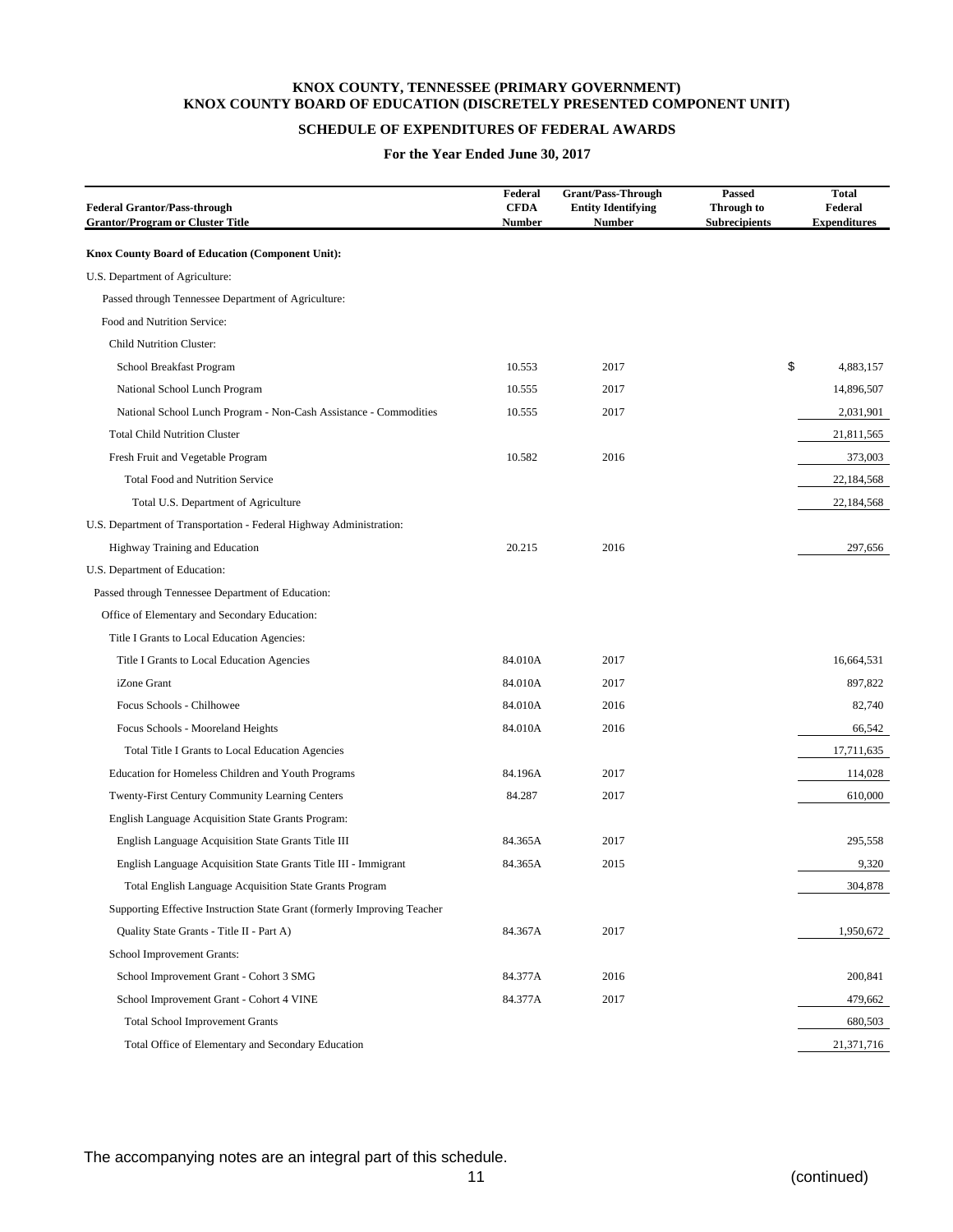## **SCHEDULE OF EXPENDITURES OF FEDERAL AWARDS**

### **For the Year Ended June 30, 2017**

| <b>Federal Grantor/Pass-through</b><br><b>Grantor/Program or Cluster Title</b> | Federal<br><b>CFDA</b><br><b>Number</b> | <b>Grant/Pass-Through</b><br><b>Entity Identifying</b><br><b>Number</b> | Passed<br>Through to<br><b>Subrecipients</b> | <b>Total</b><br>Federal<br><b>Expenditures</b> |
|--------------------------------------------------------------------------------|-----------------------------------------|-------------------------------------------------------------------------|----------------------------------------------|------------------------------------------------|
| Knox County Board of Education (Component Unit) (Continued)                    |                                         |                                                                         |                                              |                                                |
| U.S. Department of Education (Continued):                                      |                                         |                                                                         |                                              |                                                |
| Passed through Tennessee Department of Education (Continued):                  |                                         |                                                                         |                                              |                                                |
| Office of Special Education and Rehabilitative Services:                       |                                         |                                                                         |                                              |                                                |
| Special Education (IDEA) Cluster:                                              |                                         |                                                                         |                                              |                                                |
| Special Education - Grants to States                                           | 84.027A                                 | 2017                                                                    | \$                                           | 12,998,233                                     |
| Special Education - Grants to States - Discr. Parent Involvement               | 84.027A                                 | 2017                                                                    |                                              | 37,020                                         |
| Total Special Education - Grants to States                                     |                                         |                                                                         |                                              | 13,035,253                                     |
| Preschool Program:                                                             |                                         |                                                                         |                                              |                                                |
| Special Education - Preschool Grants                                           | 84.173A                                 | 2017                                                                    |                                              | 321.557                                        |
| Total Special Education (IDEA) Cluster                                         |                                         |                                                                         |                                              | 13,356,810                                     |
| Office of Career, Technical, and Adult Education:                              |                                         |                                                                         |                                              |                                                |
| Career and Technical Education - Basic Grants to States:                       |                                         |                                                                         |                                              |                                                |
| Career and Technical Education - Carl Perkins                                  | 84.048A                                 | 2017                                                                    |                                              | 1,012,391                                      |
| <b>CTE Perkins Reserve</b>                                                     | 84.048A                                 | 2017                                                                    |                                              | 9,966                                          |
| Total Office of Career, Technical, and Adult Education                         |                                         |                                                                         |                                              | 1,022,357                                      |
| Total Passed through Tennessee Department of Education                         |                                         |                                                                         |                                              | 35,750,883                                     |
| Passed through Tennessee Department of Human Services:                         |                                         |                                                                         |                                              |                                                |
| Rehabilitation Services - Vocational Rehabilitation Grants to States           | 84.126                                  | 34570-51317                                                             |                                              | 44,683                                         |
| Total U.S. Department of Education                                             |                                         |                                                                         |                                              | 35,795,566                                     |
| Total Federal Awards--Knox County Board of Education Component Unit            |                                         |                                                                         |                                              | 58,277,790                                     |
| <b>Total Federal Awards</b>                                                    |                                         |                                                                         | 1,073,728 \$<br>\$                           | 66,390,809                                     |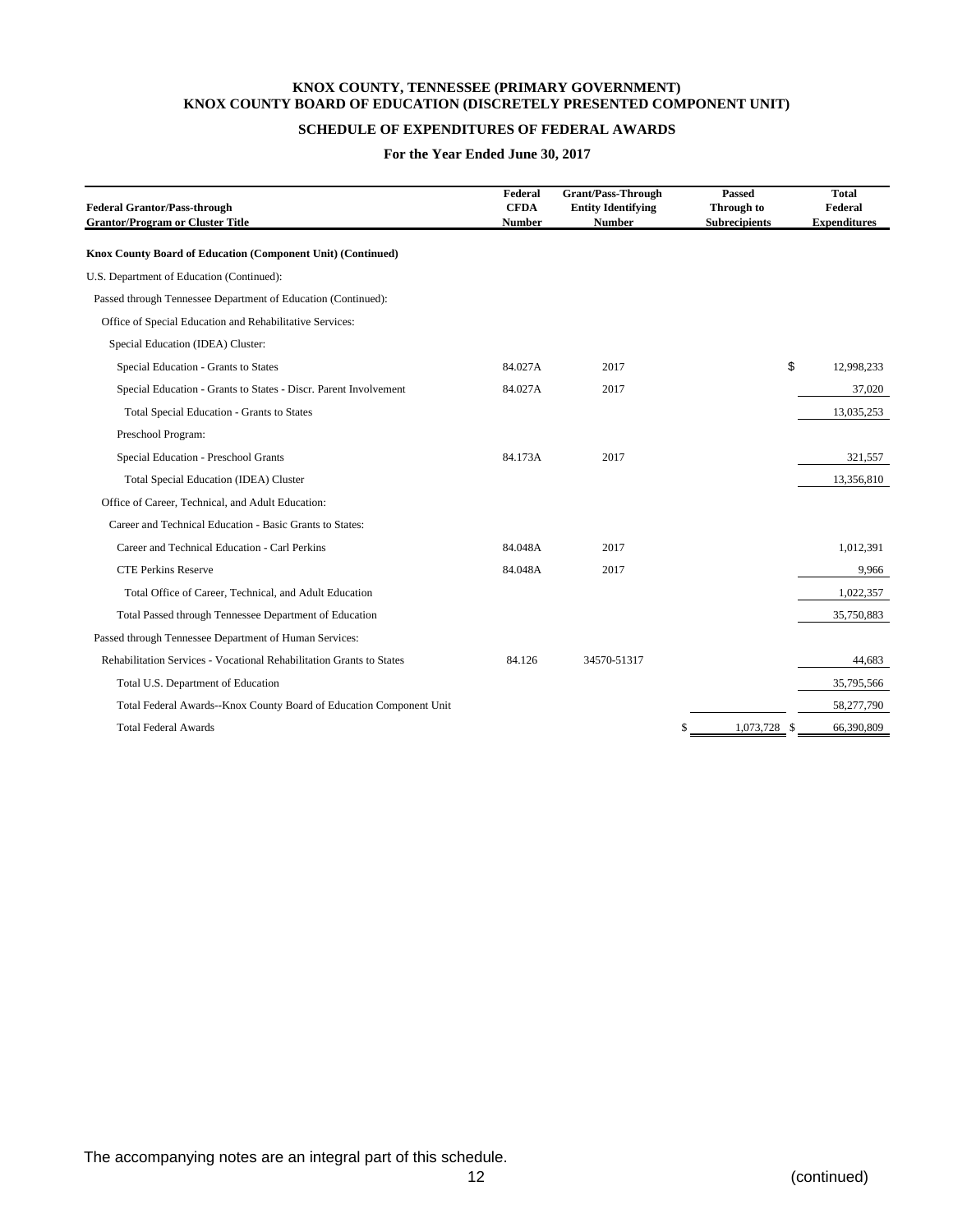# **KNOX COUNTY BOARD OF EDUCATION (DISCRETELY PRESENTED COMPONENT UNIT) KNOX COUNTY, TENNESSEE (PRIMARY GOVERNMENT)**

# **SCHEDULE OF EXPENDITURES OF STATE FINANCIAL ASSISTANCE**

### **For the Year Ended June 30, 2017**

| <b>Program Title</b>                             | <b>Identifying</b><br><b>Number</b> | <b>State</b><br><b>Expenditures</b> |
|--------------------------------------------------|-------------------------------------|-------------------------------------|
| Knox County, Tennessee (Primary Government):     |                                     |                                     |
| Tennessee Department of Corrections:             |                                     |                                     |
| Community Corrections (CAPP)                     | GG-11-32083-1                       | \$<br>650,303                       |
| <b>Total Tennessee Department of Corrections</b> |                                     | 650,303                             |
| Tennessee Commission on Children and Youth:      |                                     |                                     |
| Children Services - Youth Officer                | <b>EDISON 39605</b>                 | 9,000                               |
| Total Tennessee Commission on Children and Youth |                                     | 9,000                               |
| Tennessee Secretary of State:                    |                                     |                                     |
| General Library Services                         | 30504-00217-02                      | 45,500                              |
| Total Tennessee Secretary of State               |                                     | 45,500                              |
| Tennessee Department of Health:                  |                                     |                                     |
| <b>Tuberculosis Nursing</b>                      | GG-17-50860-00                      | 382,573                             |
| Immunization                                     | GG-18-54543-00                      | 23,248                              |
| Immunization                                     | GG-16-48709-00                      | 59,777                              |
| <b>Sexually Transmitted Disease</b>              | GG-17-52507-00                      | 15,418                              |
| <b>Sexually Transmitted Disease</b>              | GG-16-48499-00                      | 14,377                              |
| <b>Sexually Transmitted Disease</b>              | GG-17-52507-00                      | 3,447                               |
| <b>Sexually Transmitted Disease</b>              | GG-16-48499-00                      | 13,182                              |
| <b>Family Planning</b>                           | GG-13-38051-00                      | 33,047                              |
| Oral Health                                      | GG-17-50995-00                      | 238,371                             |
| <b>Adolescent Pregnancy</b>                      | GG-17-49913-00                      | 44,312                              |
| Children's Special Services                      | GG-17-50069-00                      | 76,577                              |
| <b>EPSDT</b> Tenndercare                         | GG-17-50347-00                      | 336,300                             |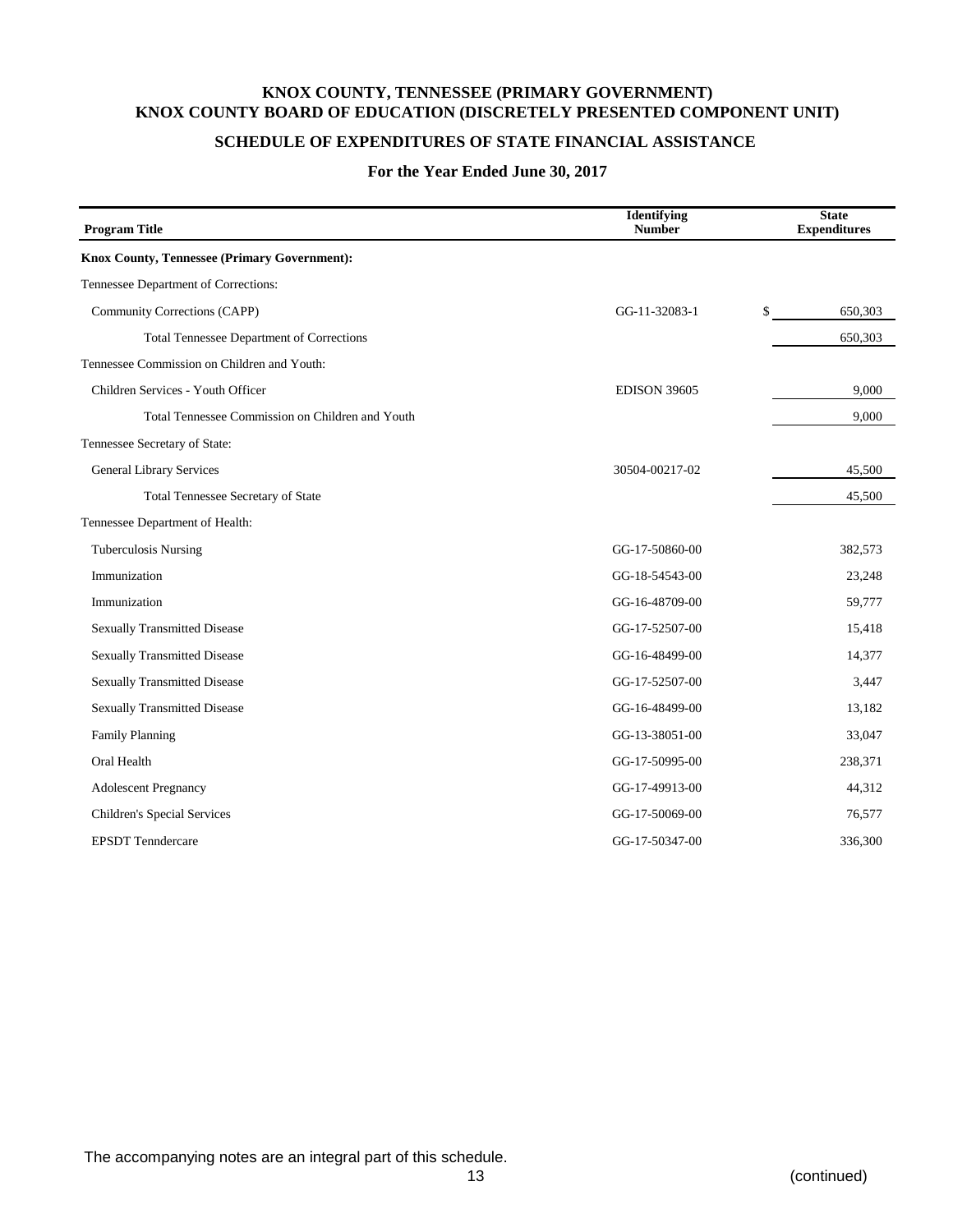# **KNOX COUNTY BOARD OF EDUCATION (DISCRETELY PRESENTED COMPONENT UNIT) KNOX COUNTY, TENNESSEE (PRIMARY GOVERNMENT)**

# **SCHEDULE OF EXPENDITURES OF STATE FINANCIAL ASSISTANCE**

## **For the Year Ended June 30, 2017**

| Identifying<br><b>Number</b><br><b>Program Title</b>                |                     | <b>State</b><br><b>Expenditures</b> |  |
|---------------------------------------------------------------------|---------------------|-------------------------------------|--|
| Knox County, Tennessee (Primary Government) (Continued):            |                     |                                     |  |
| Tennessee Department of Health (Continued):                         |                     |                                     |  |
| Fetal Infant Mortality                                              | GG-17-49495-00      | \$<br>150,000                       |  |
| Diabetes                                                            | GG-17-50990-00      | 150,000                             |  |
| <b>Adult Emergency Dental Services</b>                              | GG-17-50995-00      | 51,244                              |  |
| <b>Help Us Grow Successfully</b>                                    | GG-15-41709-00      | 241,900                             |  |
| Total Tennessee Department of Health                                |                     | 1,833,773                           |  |
| Tennessee Department of Human Services:                             |                     |                                     |  |
| Edward Byrne Memorial Formula Grant Program-Drug Court              | <b>EDISON 50788</b> | 383,539                             |  |
| Edward Byrne Memorial Formula Grant Program-Juvenile Court          | <b>EDISON 50250</b> | 3,845                               |  |
| Juvenile Court InnerChange Grant                                    | <b>EDISON 43847</b> | 140,776                             |  |
| Total Tennessee Department of Human Services                        |                     | 528,160                             |  |
| Tennessee Department of Agriculture - Forestry Division:            |                     |                                     |  |
| Tenn. Agriculture Enhancement Program - Farmer's Market             | <b>EDISON 58702</b> | 483                                 |  |
| Tenn. Agriculture Enhancement Program - Farmer's Market             | <b>EDISON 63657</b> | 1,000                               |  |
| Total Tennessee Department of Agriculture - Forestry Division       |                     | 1,483                               |  |
| Tennessee Department of Transportation:                             |                     |                                     |  |
| <b>Litter Grant</b>                                                 | Z17LIT047           | 144,600                             |  |
| Gap Creek Bridge/Kimberlin Heights Road Project Bridge #47024360003 | 475ABI-S3-002       | 12,215                              |  |
| Total Tennessee Department of Transportation                        |                     | 156,815                             |  |
| Total State Financial Assistance - Knox County Primary Government   |                     | 3,225,034                           |  |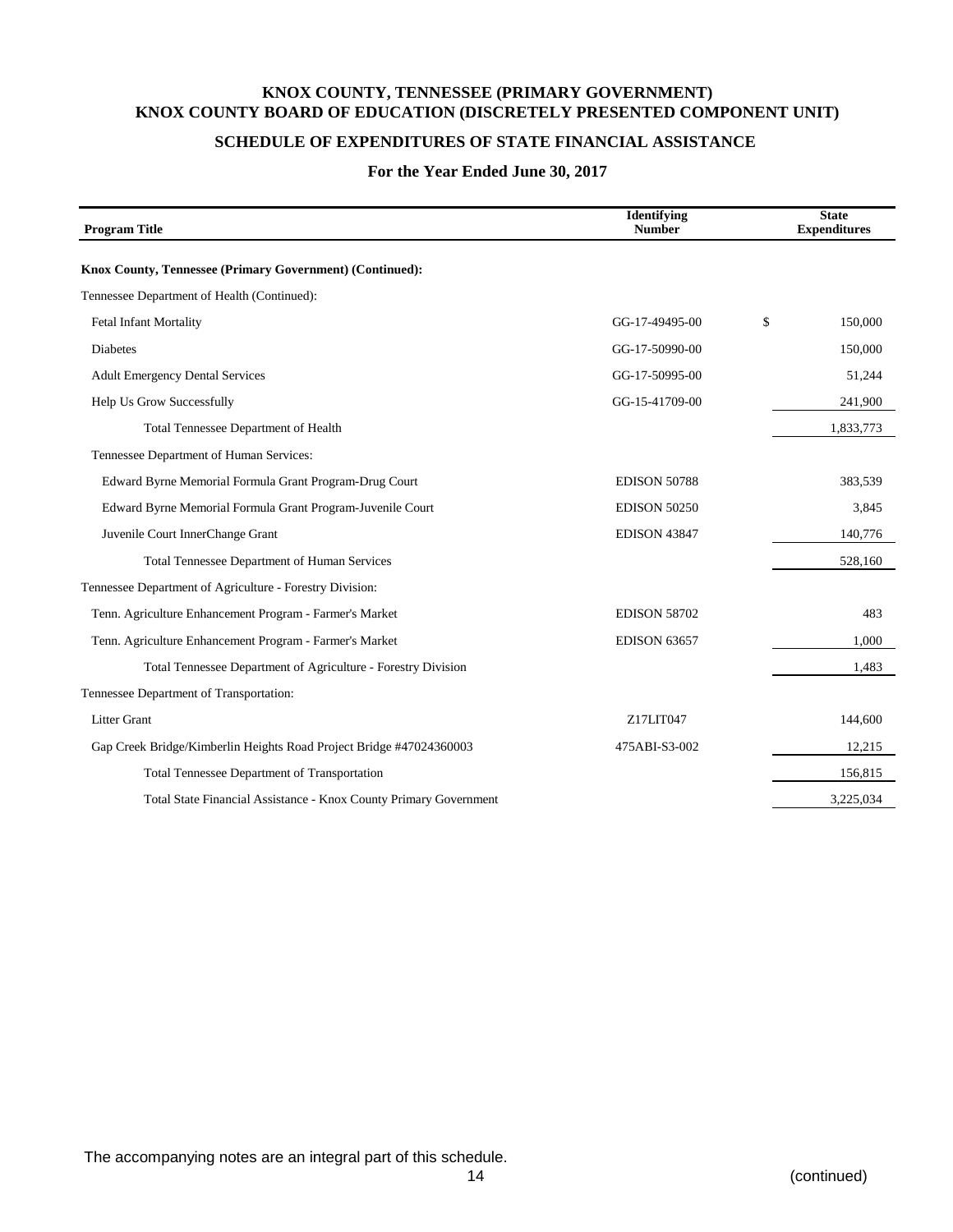# **KNOX COUNTY BOARD OF EDUCATION (DISCRETELY PRESENTED COMPONENT UNIT) KNOX COUNTY, TENNESSEE (PRIMARY GOVERNMENT)**

# **SCHEDULE OF EXPENDITURES OF STATE FINANCIAL ASSISTANCE**

## **For the Year Ended June 30, 2017**

| <b>Program Title</b>                                                               | <b>Identifying</b><br><b>Number</b> | <b>State</b><br><b>Expenditures</b> |
|------------------------------------------------------------------------------------|-------------------------------------|-------------------------------------|
| <b>Knox County Board of Education (Component Unit):</b>                            |                                     |                                     |
| Tennessee Department of Education:                                                 |                                     |                                     |
| Coordinated School Health                                                          | 2016-2017                           | 185,000                             |
| Pre-Kindergarten                                                                   | 2016-2017                           | 2,014,203                           |
| Safe Schools Act                                                                   | 2016-2017                           | 197,844                             |
| Read to be Ready Coaching Network                                                  | 2016-2017                           | 4,973                               |
| Governor's Academy for School Leaders                                              | 2016-2017                           | 3,142                               |
| <b>Family Resource Center</b>                                                      | 2016-2017                           | 1,513                               |
| <b>Child Nutrition State Matching</b>                                              | 2016-2017                           | 251,796                             |
| <b>Total Tennessee Department of Education</b>                                     |                                     | 2,658,471                           |
| Total State Financial Assistance - Knox County Board of Education (Component Unit) |                                     | 2,658,471                           |
| <b>Total State Financial Assistance</b>                                            |                                     | 5,883,505                           |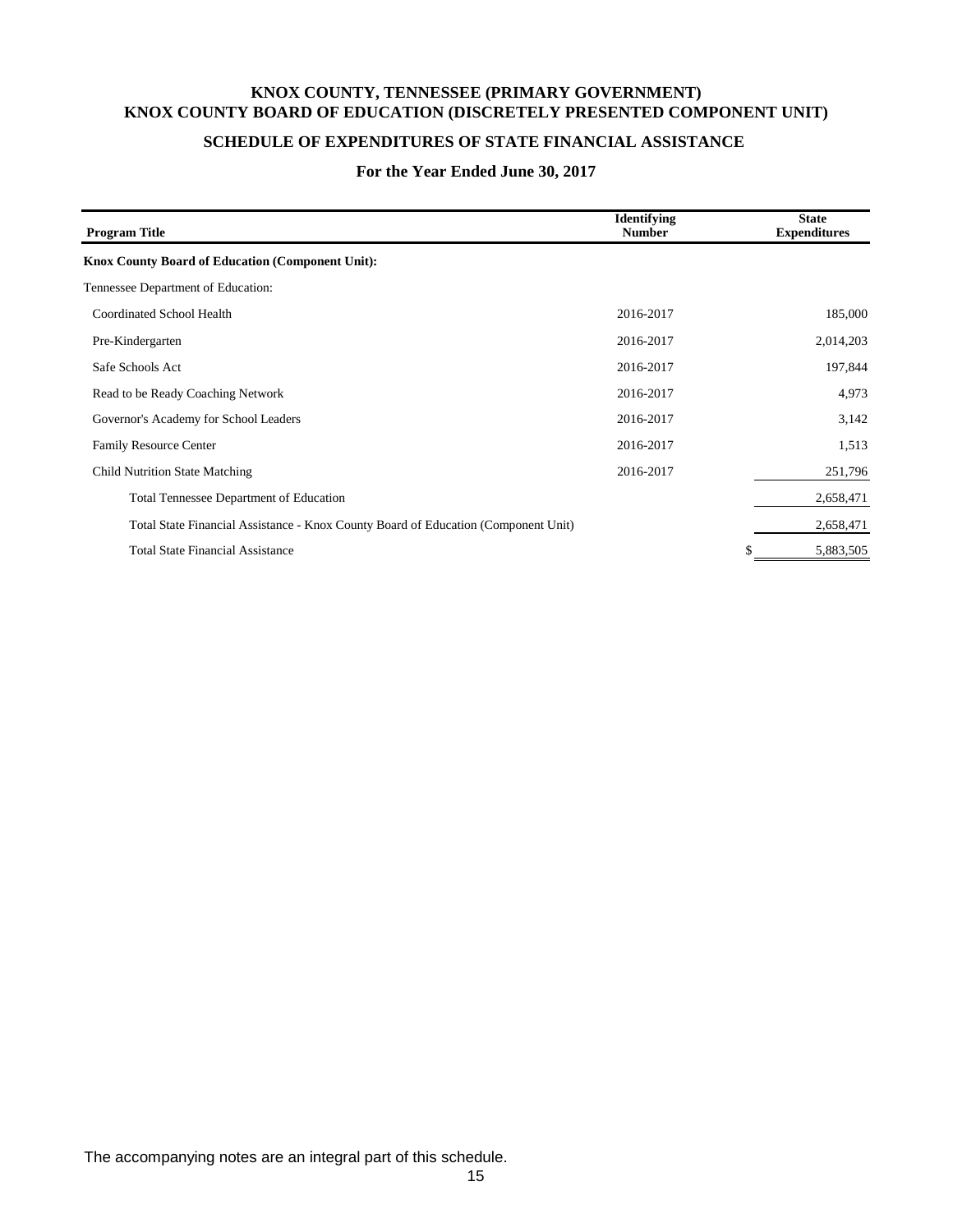#### **NOTES TO SCHEDULES OF EXPENDITURES OF FEDERAL AWARDS AND STATE FINANCIAL ASSISTANCE**

#### **For the Year Ended June 30, 2017**

#### **NOTE 1 - BASIS OF PRESENTATION**

The accompanying schedules of expenditures of federal awards and of state financial assistance (the "Schedules") include the federal award and state grant activity of Knox County, Tennessee (the "County"), and its discretely presented component unit, Knox County Board of Education, (the "Board"), for the year ended June 30, 2017. The information in these Schedules is presented in accordance with the requirements of Title 2 U.S. Code of Federal Regulations Part 200, *Uniform Administrative Requirements, Cost Principles, and Audit Requirements for Federal Awards (Uniform Guidance)* and the Tennessee Comptroller of the Treasury. Because the Schedules present only a selected portion of the operations of Knox County, Tennessee, they are not intended to and do not present the financial position, changes in net position, or cash flows of Knox County, Tennessee.

### **NOTE 2 - SUMMARY OF SIGNIFICANT ACCOUNTING POLICIES**

Expenditures reported in the Schedules are reported on the modified-accrual basis of accounting. Such expenditures are recognized following the cost principles contained in the *Uniform Guidance*, wherein certain types of expenditures are not allowable or are limited as to reimbursement. Negative amounts shown in the Schedules represent adjustments or credits made in the normal course of business to amounts reported as expenditures in the prior years.

### **NOTE 3 - LOANS OUTSTANDING**

The County had the following loan funding balances outstanding at June 30, 2017. All of the loan additions are represented by program expenditures, but only a portion comes from the federal grant with the remainder from program income:

|                                       |                    | <b>FY 2017 Loan</b> |      | Outstanding    |
|---------------------------------------|--------------------|---------------------|------|----------------|
| <b>Cluster / Program Title</b>        | <b>CFDA Number</b> | <b>Funding</b>      |      | <b>Balance</b> |
| Community Development Block Grant     | 14.218             |                     | 0 \$ | 412.170        |
| HOME Investment Partnerships Programs | 14.239             |                     |      | 904.158        |

#### **NOTE 4 - SUBRECIPIENTS**

Of the expenditures presented in the schedule of expenditures of federal awards, the County provided federal awards to subrecipients as follows:

|                                              | <b>CFDA Number</b> |   | <b>Amounts</b><br><b>Provided to</b><br><b>Subrecipients</b> |
|----------------------------------------------|--------------------|---|--------------------------------------------------------------|
| Community Development Block Grant            | 14.218             | S | 791,443                                                      |
| <b>HOME Investment Partnerships Programs</b> | 14.239             |   | 282,285                                                      |
| <b>Total Subrecipient Awards</b>             |                    |   | 1,073,728                                                    |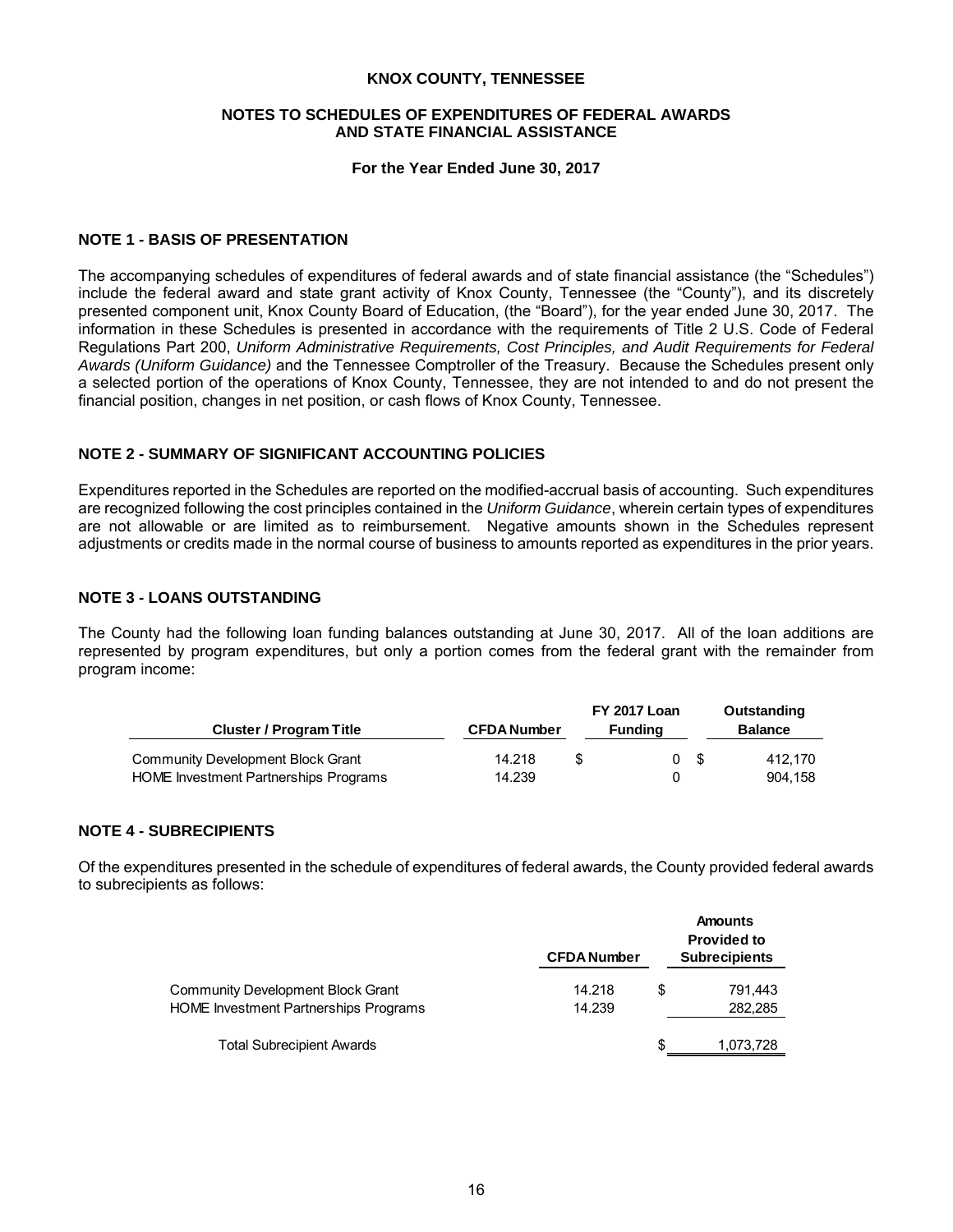### **NOTE 5 - NON-CASH ASSISTANCE**

The Board is the recipient of certain federal awards that do not result in cash receipts or disbursements, including distributions of U.S. Department of Agriculture (USDA) Food Commodities, which are valued based on a USDA price list obtained from the Tennessee Department of Agriculture.

### **NOTE 6 - INDIRECT COSTS**

A number of the County's and Board's federal and state funded programs allow indirect costs to be charged and include them as a line item in the grant budget. However, if the grant budget does not specifically provide for indirect costs to be charged, none of the indirect costs are reported as costs to the grantor nor are the costs included or presented in the schedules of expenditures of federal awards and of state financial assistance. The County and Board have elected not to use the ten percent de minimis indirect rate as allowed under the *Uniform Guidance*.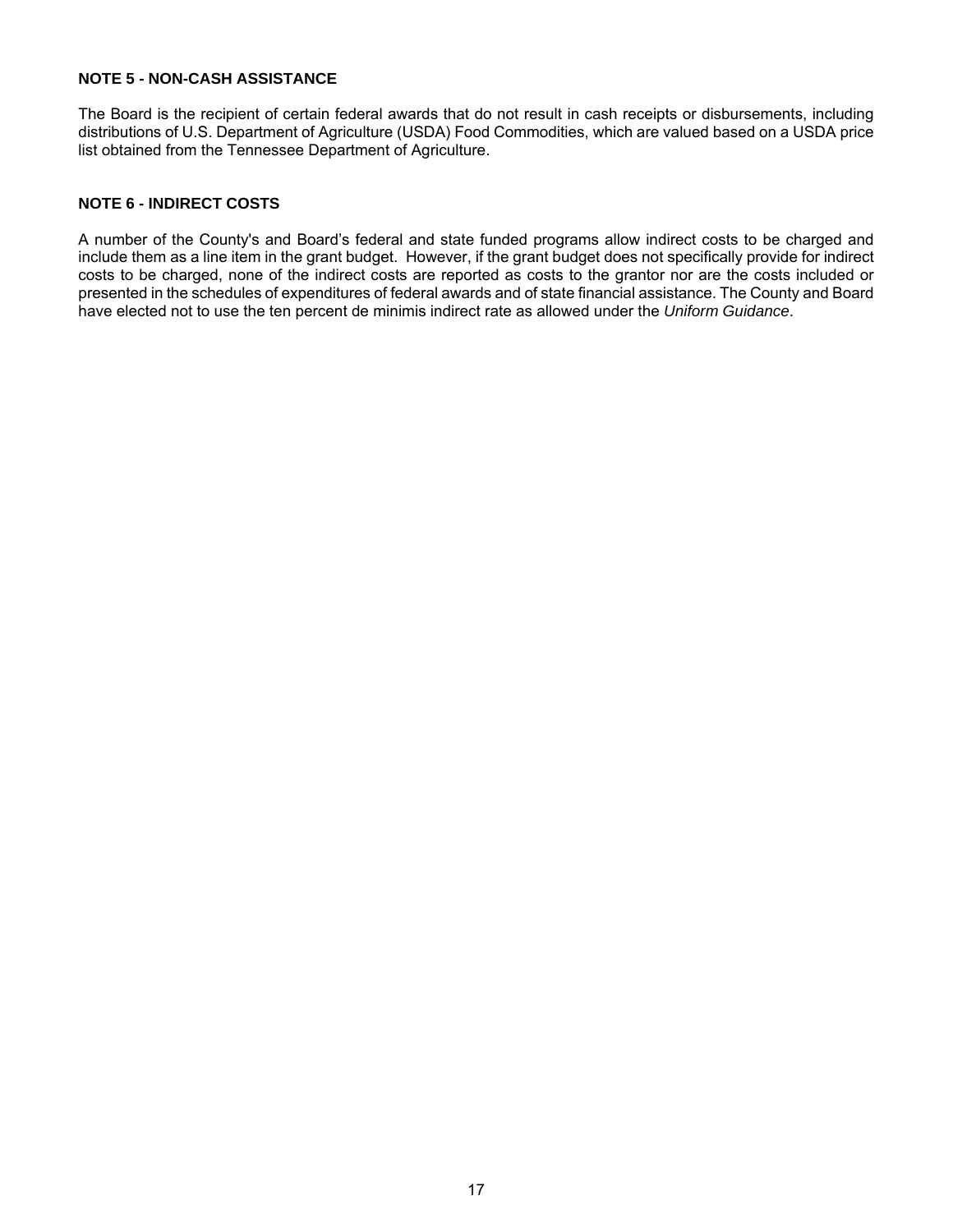### **SCHEDULE OF FINDINGS AND QUESTIONED COSTS**

#### **For the Year Ended June 30, 2017**

#### **Section I - Summary of Auditors' Results**

#### **Financial Statements**

Type of auditors' report issued: Unmodified Internal control over financial reporting: • Material weakness(es) identified? 
<br>
X yes 
one ● Significant deficiency(ies) identified? X yes none reported Noncompliance material to financial statements noted?  $\qquad \qquad \qquad$  yes  $\qquad \times$  no **Federal Awards**  Internal control over major federal programs: • Material weakness(es) identified?  $\qquad \qquad \qquad \qquad \qquad \qquad \qquad \qquad \qquad \qquad \text{yes} \qquad \qquad \text{X} \qquad \text{no}$ ● Significant deficiency(ies) identified? X yes \_ none reported Type of auditors' report issued on compliance for major federal programs: Unmodified Any audit findings disclosed that are required to be reported in accordance with section 2 CFR 200.516(a)? X yes no Major federal programs for Knox County, Tennessee for the year ended June 30, 2017 are: Program Name CFDA# Child Nutrition Cluster 10.553, 10.555 Career and Technical Education – Basic Grants to States (Perkins IV) 84.048A Supporting Effective Instruction State Grant 84.367A Dollar threshold used to distinguish between Type A & Type B programs: \$1,991,724 Auditee qualified as low-risk auditee?  $\overline{X}$  yes  $\overline{X}$  no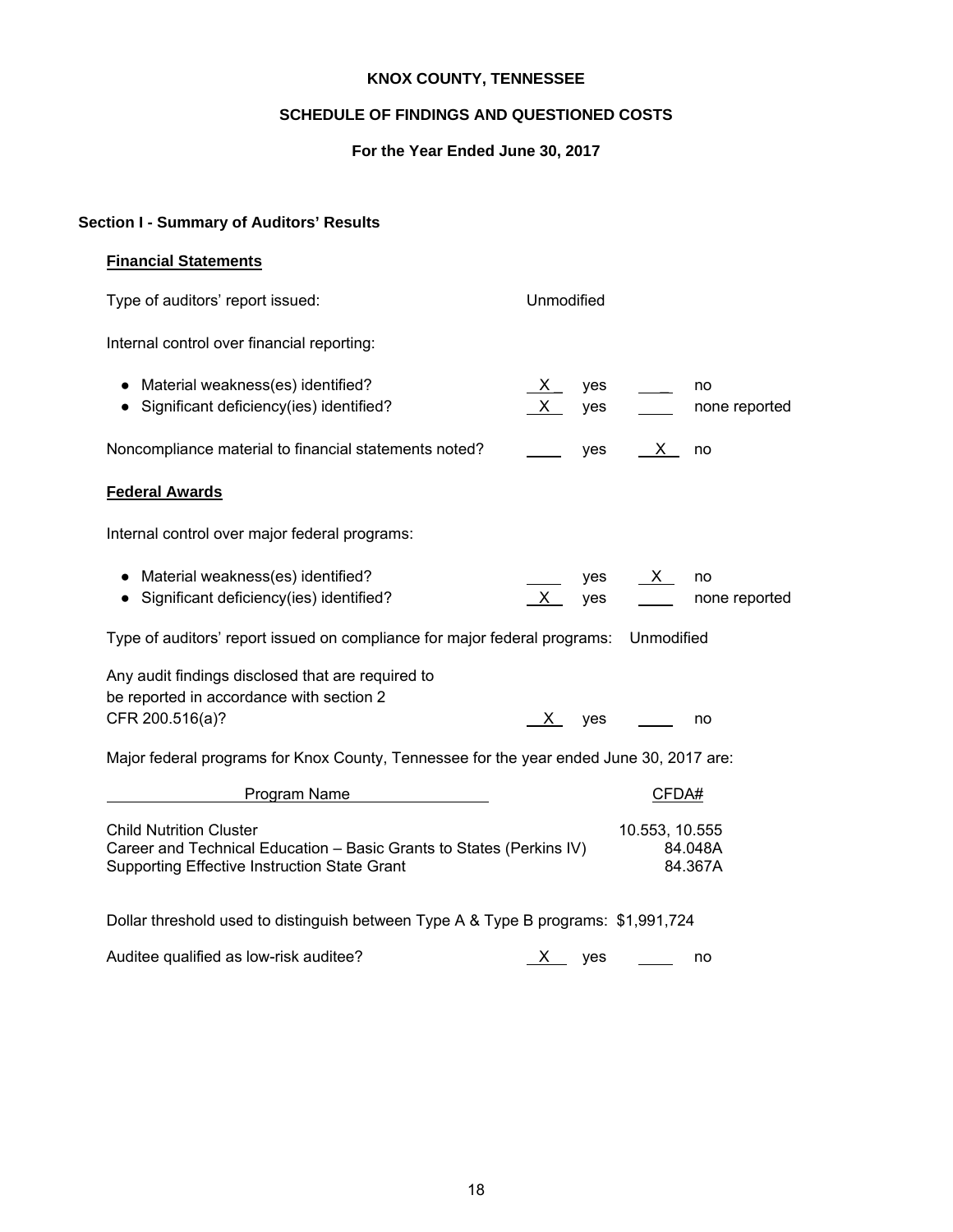#### **SCHEDULE OF FINDINGS AND QUESTIONED COSTS (Continued)**

#### **For the Year Ended June 30, 2017**

#### **Section II - Financial Statement Findings**

#### **Current Year Audit Findings:**

### **2017-001 Accrual of Sick Leave Retirement Liability, Other Postemployment Benefits Liability and Financial Review**

**Criteria or Specific Requirement -** Generally accepted accounting principles (GAAP) requires that expenditures and related liabilities be reported when incurred, in the government-wide and/or where applicable, in the fund financial statements.

**Condition -** During the audit it was noted that an accrual for the County and the Board's liability for accrued sick leave, which is paid out only at retirement, was not being properly accrued as a liability on the government-wide financial statements. The amount previously recorded by the County was \$ 200,000 (\$0 for Board). As a result, audit adjustments were recorded for approximately \$2.3 million for the County and approximately \$12 million for the Board to adjust the liabilities and net position to the proper amounts as of July 1, 2016 (the beginning of 2017) for the portion of the liability related to prior years. Adjustments were also made to record the change in these liabilities for the year ended June 30, 2017.

In addition, we determined that a liability for other post-employment health insurance benefits provided to retired certified Board personnel covered by a TCRS teacher retirement legacy plan was not recorded on the government-wide financial statements. As a result, an audit adjustment was recorded for approximately \$10.4 million to record the liability and adjust net position of the Board as of July 1, 2016, (beginning of the year) representing the portion of the liability related to prior years. The change in this liability for the year ended June 30, 2017 was also recorded as an adjustment.

**Cause and Effect -** In the preparation of the year-end financial statements, which include the Board as a discretely presented component unit, communication and coordination between the County and Board is essential. The communication and coordination related to the year-end close and CAFR preparation and review should be improved. Also, there is no comprehensive listing of all Board employee benefits, which should incorporate any updates or changes as they occur. The failure to properly record all expenses and accrue all related liabilities can result in misstatement of the financial statements.

#### **Recommendations -**

- a. We recommend that the County and Board Finance Departments' personnel individually and jointly review the year-end Comprehensive Annual Financial Report (CAFR) to determine that all applicable entries are recorded at year-end, including any changes or updates to employeerelated benefits or policies.
- b. The Board should consider incorporating all employee benefit programs, including those for retirees, into their employee manual so that a comprehensive list is available. These disclosures would include a description of who is qualified and how the benefits are earned.
- c. Consider implementing joint quarterly meetings throughout the year to discuss financial related matters in order to improve communications and financial reporting, with members of both County and Board finance departments in attendance.
- d. The Board should consider designating an individual in their Finance Department to coordinate with the County in the preparation of the Board's portion of the CAFR.
- e. The use of a comprehensive governmental financial reporting and disclosure checklist could be useful in conjunction with the review of the year end CAFR.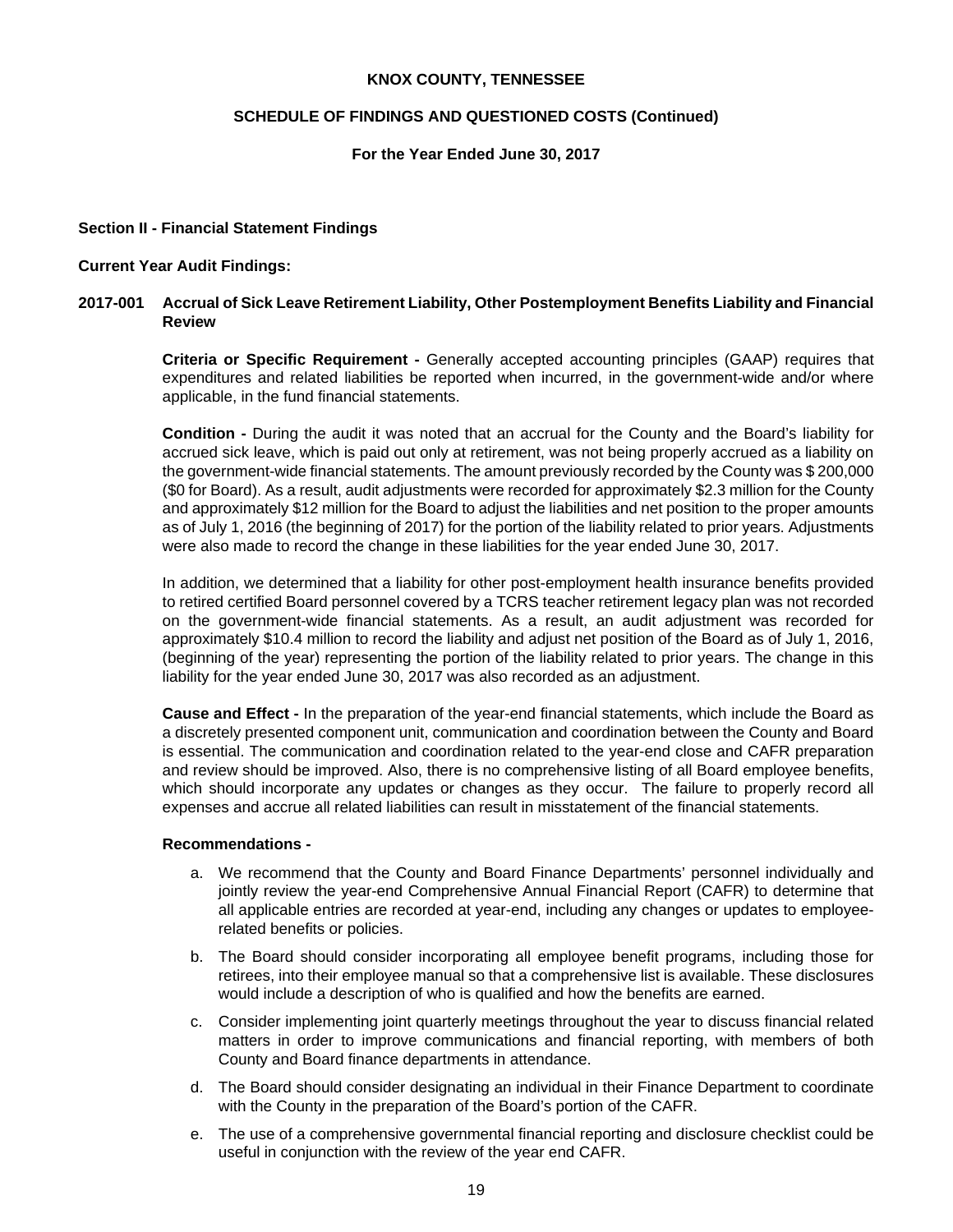### **SCHEDULE OF FINDINGS AND QUESTIONED COSTS (Continued)**

### **For the Year Ended June 30, 2017**

#### **Section II - Financial Statement Findings (Continued)**

#### **Current Year Audit Findings (Continued):**

**2017-001 Accrual of Sick Leave Retirement Liability, Other Postemployment Benefits Liability and Financial Review (Continued)** 

### **Management's Response -**

**Board Response -** The Board will consider the recommendations in light of the budgetary constraints placed on staffing and operations of the Board Finance Department. The recommendation regarding the employee benefit programs will be passed to the Board Benefits Department.

**County Response -** The County finance department concurs with the audit recommendations. We plan to meet on a regular basis with the Board finance staff to discuss financial related matters and at yearend to review and discuss the CAFR.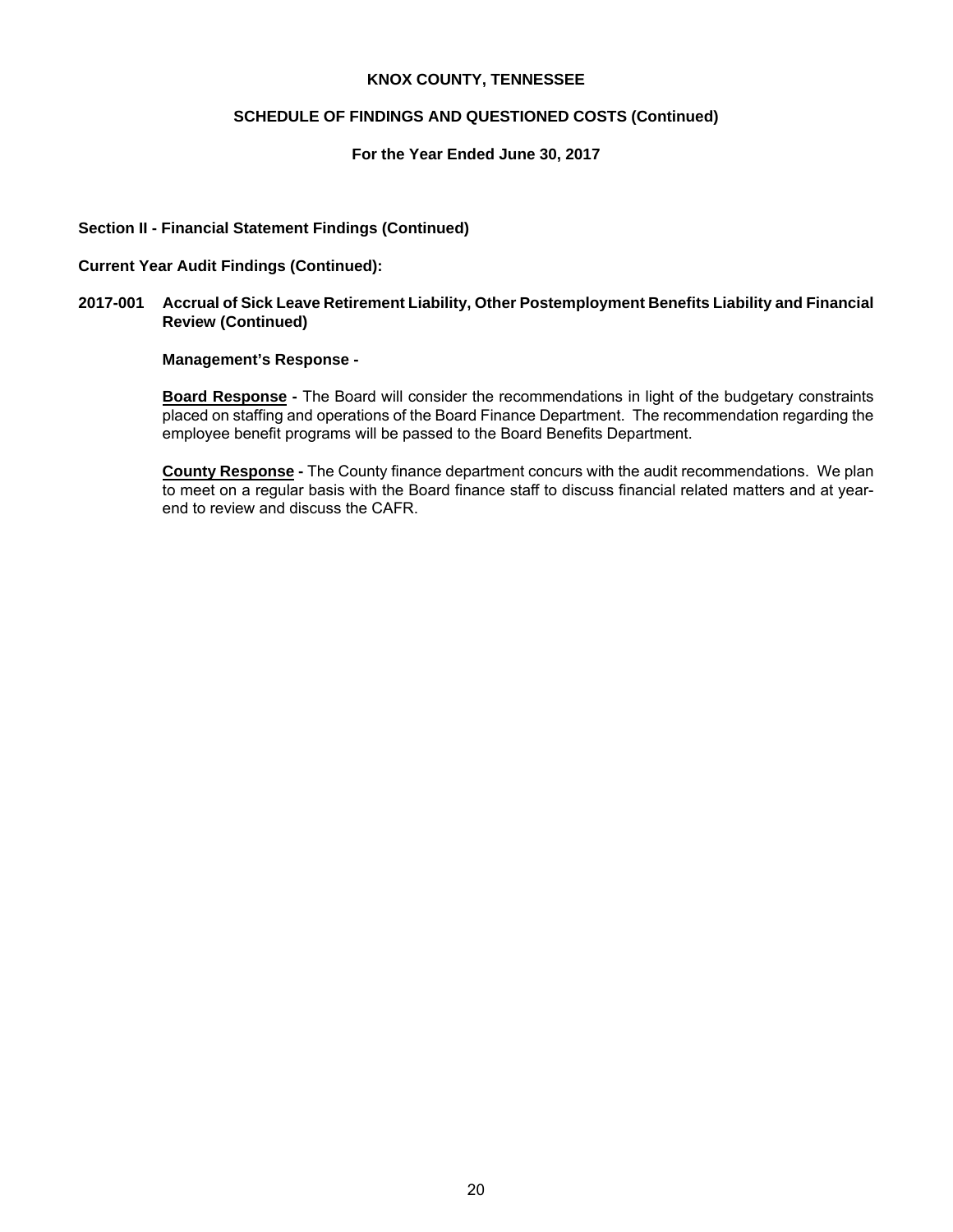### **SCHEDULE OF FINDINGS AND QUESTIONED COSTS (Continued)**

### **For the Year Ended June 30, 2017**

#### **Section II - Financial Statement Findings (Continued)**

#### **Current Year Audit Findings (Continued):**

#### **2017-002 Purchasing Policies and Procedures**

**Criteria or Specific Requirement -** The County has a procurement department with established written purchasing regulations which are established to ensure that all purchases are appropriately approved and comply with the Knox County Procurement Code. In addition, the Board has policy F-110, *Alterations and Modifications to Facilities*, which requires that alterations, modifications and/or additions to facilities requiring a building permit be approved by the Board before work may begin.

**Condition -** In June 2017, a purchase order for approximately \$400,000 was issued utilizing funds from the FY 2018 budget for the alteration and modification of a Board school facility. At the time of the issuance of this purchase order, funds had not been allocated in the approved FY18 budget for this particular project, however the purchase order was approved by Board management in mid-June. Although work of this nature requiring a building permit must have Board approval, work on this project was begun at that point without Board approval.

In addition, the County's purchasing regulations do not include the Federal grant compliance requirement in the *Uniform Guidance* to verify and document that a vendor is not suspended or debarred before making purchases with Federal funds.

**Cause and Effect -** There was no approval of the above project by the Board prior to the work being started. The effect was the Board had to appropriate additional funds to cover the costs of the unapproved project, since the work was started before approval was obtained. Failure to verify that a vendor is suspended or debarred could result in the County or Board making a purchase with Federal funds that could be unallowable.

**Recommendations -** We recommend the following:

- a. All significant alterations, modifications and/or additions to Board facilities should receive proper approval prior to being sent to the procurement department.
- b. Review and approval of all procurement requests over a certain predetermined dollar amount should be made by executive level management.
- c. Examine and consider improvements to the level of budgetary control in the procurement process to prevent issuing purchase orders without available budgeted funds at a project level.
- d. Consider amending the County's purchasing regulations to include all the requirements of the Board's policies, a specific dollar amount that triggers the requirement to obtain a purchase order from the Procurement department, and clarify the requirement of when a purchase order should be approved by the County Commission and/or Board.
- e. We recommend that the Procurement Code be amended to include all applicable requirements of the *Uniform Guidance* relating to procurement with Federal funds, including a requirement to verify and document that a vendor is not suspended or debarred before entering into any contracts or purchase orders with them.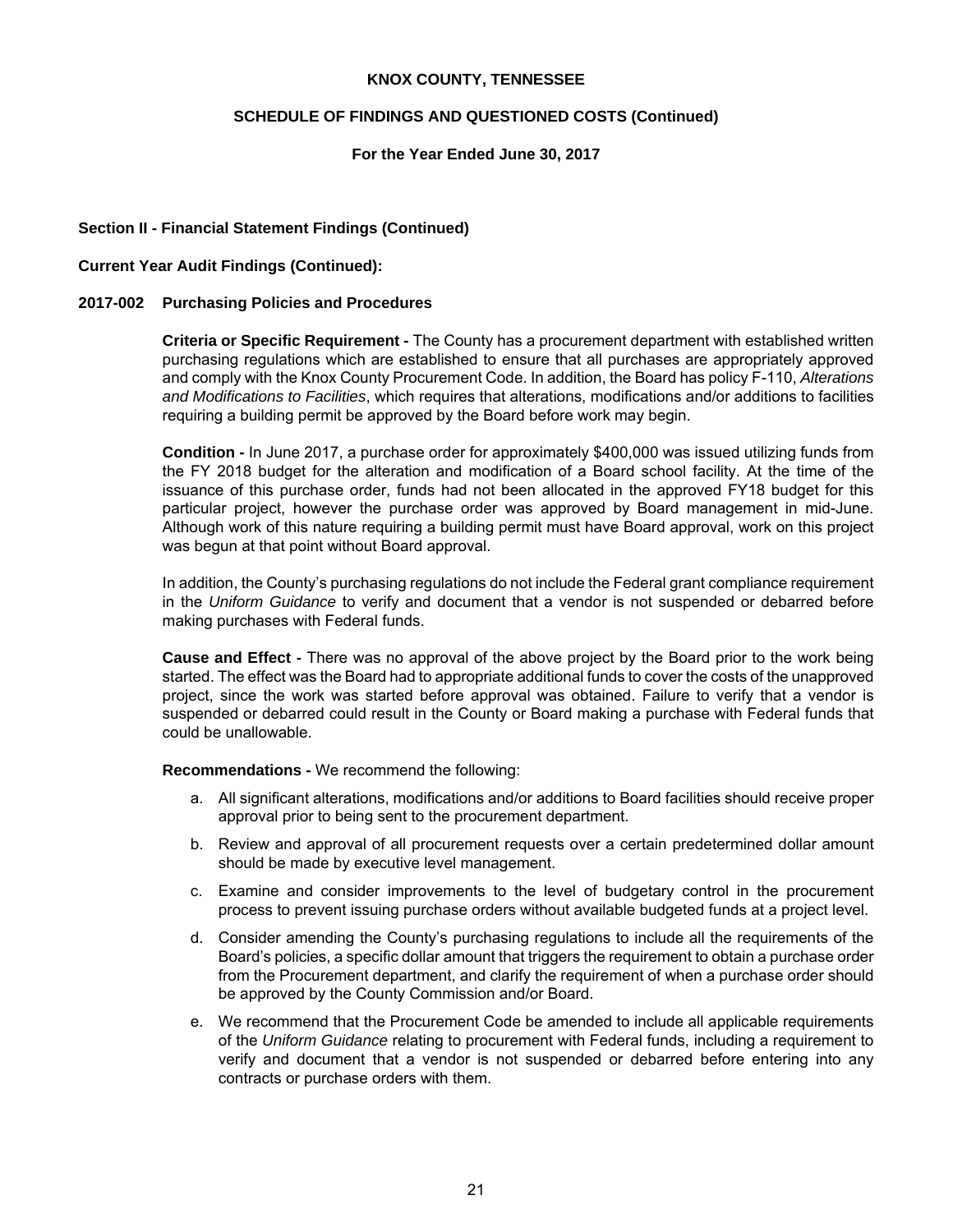### **SCHEDULE OF FINDINGS AND QUESTIONED COSTS (Continued)**

### **For the Year Ended June 30, 2017**

#### **Section II - Financial Statement Findings (Continued)**

#### **Current Year Audit Findings (Continued):**

#### **2017-002 Purchasing Policies and Procedures (Continued)**

#### **Management's Response-**

**Board Response -** We concur that the Knox County Purchasing Regulations should be amended to include the requirements of all applicable Board policies. As noted in the Procurement Code for Knox County, purchasing regulations can only be issued and modified by the Knox County purchasing director (Sec. 2‐612). In the interim, Knox County Schools (KCS) has developed and implemented the following—

- To ensure that all procurement requests over a certain dollar limit are reviewed and approved by senior program management, that alterations, modifications and/or additions to Board facilities receive Board approval prior to being sent to the procurement department, KCS has restricted the ability to enter MUNIS procurement system requisitions to designated individuals in the Business Services Office and in the Facilities, Maintenance, Information Technology, and Grant Departments.
- KCS has established an approval workflow for requisitioning which includes the creation of paper requisitions by the requesting department, KCS department head approval, KCS budget director review, and submission to the Business Services Office for entry to the MUNIS procurement system.
- All requisitions are now reviewed by the Business Services or respective department to ensure that the requests include all required documentation and approvals prior to a purchase being made. As applicable, requisitions must include evidence of Board approval.
- Lastly, MUNIS approval workflow is now set to require department head approval and Business Services Supervisor approval prior to submission to Knox County Purchasing for processing. Also, several years ago, the MUNIS accounting system was set to monitor budgetary compliance at the "major category" level. On September 13, 2017, the Business Services Supervisor submitted a request to Knox County Finance to immediately adjust the budget monitoring controls in MUNIS to the object level within programs to prevent issuance of purchase orders without available budgeted funds at a detailed level. Knox County Finance implemented this change in MUNIS as requested.

**County Response -** County Finance will work with the Procurement department to review the Purchasing Regulations and determine if any modifications need to be made. We will also include in the Procurement Code the requirements necessary to comply with the Uniform Guidance.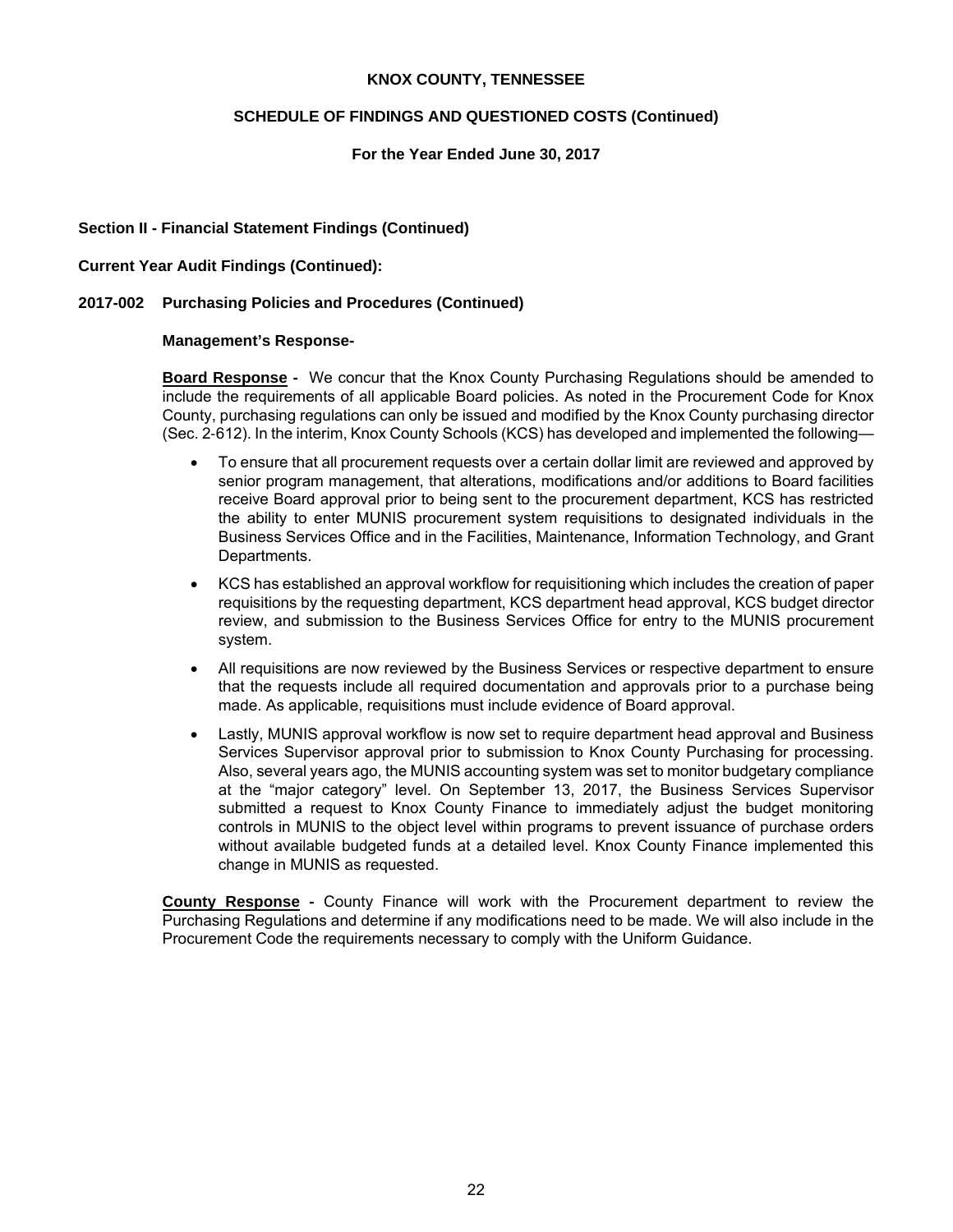## **SCHEDULE OF FINDINGS AND QUESTIONED COSTS (Continued)**

### **For the Year Ended June 30, 2017**

#### **Section II - Financial Statement Findings (Continued)**

### **Current Year Audit Findings (Continued):**

#### **2017-003 Electronic Commerce Cards (E-cards)**

**Criteria or Specific Requirement -** The County has an e-card program with established written internal control policies and procedures which are established to ensure that all e-cards are appropriately approved and their activity consistently reviewed.

**Condition -** During the audit the following items were noted:

- 1. During our audit, we noted that purchases made on several department head's E-cards that we tested were not reviewed and approved by an appropriate level individual. In some cases, there was no review other than the cardholder themselves. This indicates a lack of segregation of duties.
- 2. The e-card program provides contract cards that do not have the cardholder's name embossed on the front of the card, are used by multiple employees, and which have significantly larger credit limits than individual e-cards. These cards do not have significantly increased restrictions beyond those on normal e-cards and it is not readily determinable which employee(s) make each individual purchase.
- 3. We noted a lack of consistent documentation related to the determination of, or changes to, credit limit amounts for employee and contract cards.
- 4. Investigations are currently in progress related to allegations that personal or unauthorized charges were made with one or more e-cards. The State of Tennessee Comptroller's Office and local law enforcement officials are currently conducting investigations related to these e-cards to determine the extent and dollar amount of any possible unauthorized or improper use.

**Cause and Effect -** The lack of proper segregation of duties and lack of controls related to approval of credit limit increases creates a higher risk for the potential of misuse or abuse.

**Recommendations -** We recommend the following:

- a. The review and approval for payments made with departmental e-cards and e-cards issued to department heads should be performed by a senior management level individual, other than the cardholder, in order to improve segregation of duties. In addition, senior management should periodically review the chain of approvals required for each e-card. This documentation should be maintained on file.
- b. Management should review the restrictions on contract and e-cards and implement procedures to prevent unauthorized or excess usage or potential combining of credit limits from several cards in order to bypass the credit limits imposed on individual cards.
- c. All requests for credit limit increases should be documented and contain the approval of the department head or director, prior to any credit limit increases being granted. This documentation should be maintained on file in accordance with applicable record retention policies.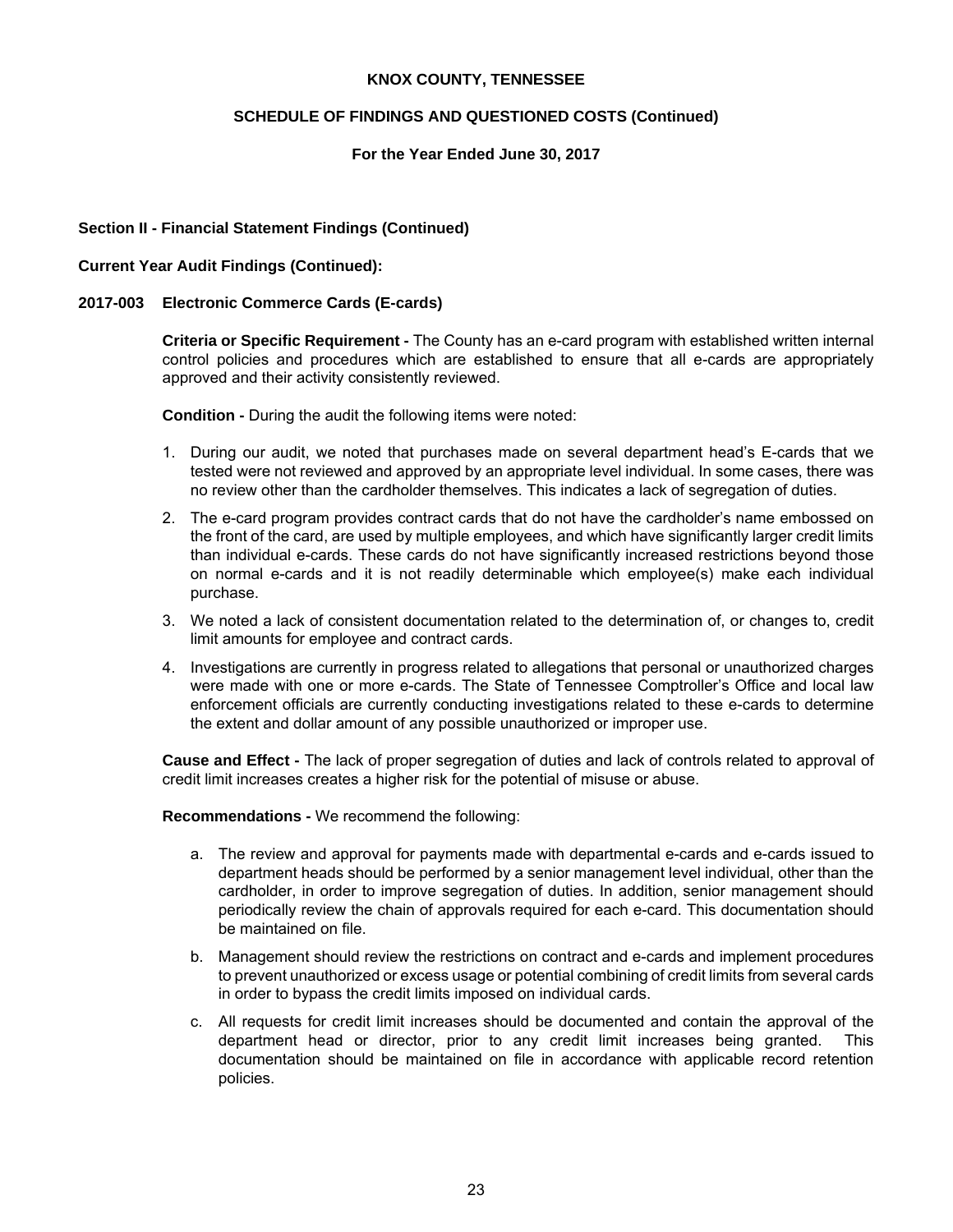# **SCHEDULE OF FINDINGS AND QUESTIONED COSTS (Continued)**

### **For the Year Ended June 30, 2017**

## **Section II - Financial Statement Findings (Continued):**

#### **Current Year Audit Findings (Continued):**

#### **2017-003 Electronic Commerce Cards (E-cards) (Continued)**

#### **Management's Response -**

- a. We concur where this is feasible. However, there is no legal level of authorization above elected officials. A review of authorized individuals will be executed concurrent with each year's budget to review for changes/elections during the past year to validate currency of personnel. The County agrees to maintain this documentation on file describing any changes to the chain of approvals.
- b. All cardholders have applications on file which have been approved by the Department Head. It is already against policy to 'combine' cards or to circumvent the procurement policy by splitting orders. If instances of this are noted, disciplinary procedures should follow. We will review the contract card policy to determine additional safeties and efficiencies and to implement such changes as deemed necessary. Combining of credit cards to bypass credit limits was not found to have occurred.
- c. We concur and will change the approval procedure to include upper level approval on all changes and keep these on file.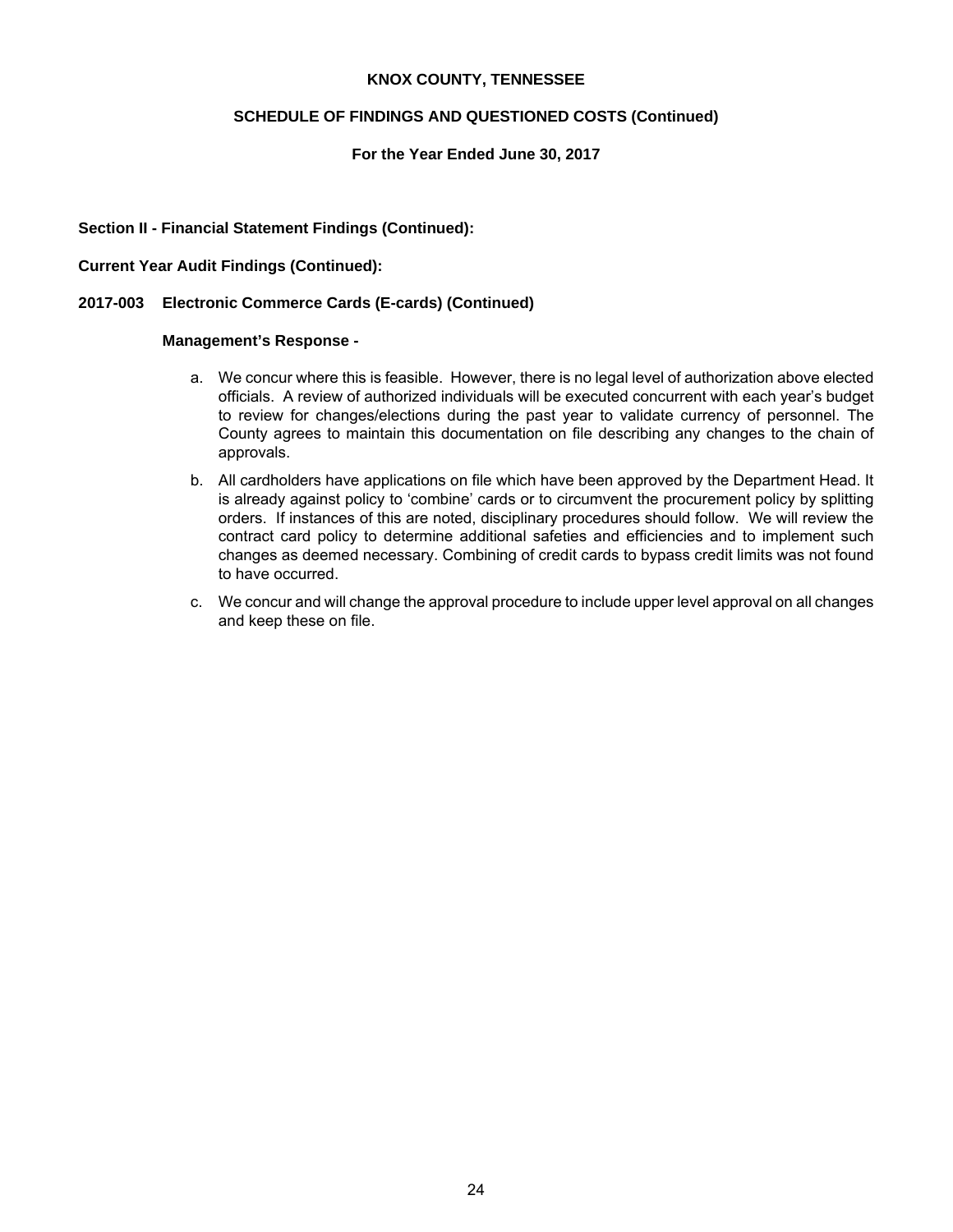#### **SCHEDULE OF FINDINGS AND QUESTIONED COSTS (Continued)**

#### **For the Year Ended June 30, 2017**

#### **Section III - Federal Award Findings**

#### **Current Year Audit Findings:**

#### **2017-002 Purchasing Policies and Procedures**

**Program(s):** Child Nutrition Cluster (CFDA # 10.553 & 10.555), Career and Technical Education – Basic Grants to States (Perkins IV) (CFDA # 84.048A) and Supporting Effective Instruction State Grant (CFDA # 84.367A)

See detailed reporting in Section II.

#### **2017-003 Electronic Commerce Cards (E-cards)**

**Program(s):** Child Nutrition Cluster (CFDA # 10.553 & 10.555), Career and Technical Education – Basic Grants to States (Perkins IV) (CFDA # 84.048A) and Supporting Effective Instruction State Grant (CFDA # 84.367A)

See detailed reporting in Section II.

#### **2017-004 Requests for Reimbursement - Board**

 **Program(s):** Child Nutrition Cluster (CFDA # 10.553 & 10.555)

**Criteria or Specific Requirement -** Good internal control procedures over compliance should include procedures whereby the requests for reimbursement related to Federal grant awards submitted to the pass-through entity or Federal agency should be reviewed by a management level individual, and the review process documented. In addition, the Compliance Supplement requires, for the Child Nutrition Cluster, Federal reimbursement payments received monthly from the administering agency be promptly credited to the food service bank account.

**Condition and Context -** During our audit we noted that the monthly requests for reimbursement for meals served by the Cafeteria fund were prepared by an administrative assistant and submitted electronically to the State of Tennessee for payment without review or approval by the Nutrition Director.

We also noted two months during 2017 where federal reimbursements of \$2,155,641 and \$1,758,834 were held in the Trustee's account for 3-4 months before being forwarded to the Cafeteria fund's bank account.

**Cause and Effect -** By not performing a review of reimbursement request reports, there is a weakness in internal control over compliance for reporting which can lead to errors, omissions and possible misstatements. In addition, management level review and approval of this process can help prevent and detect possible fraud.

The Nutrition Department and Board Finance Department did not have sufficient internal controls in place to ensure the prompt transfer of reimbursements to the Cafeteria fund or to follow up on those not transferred promptly.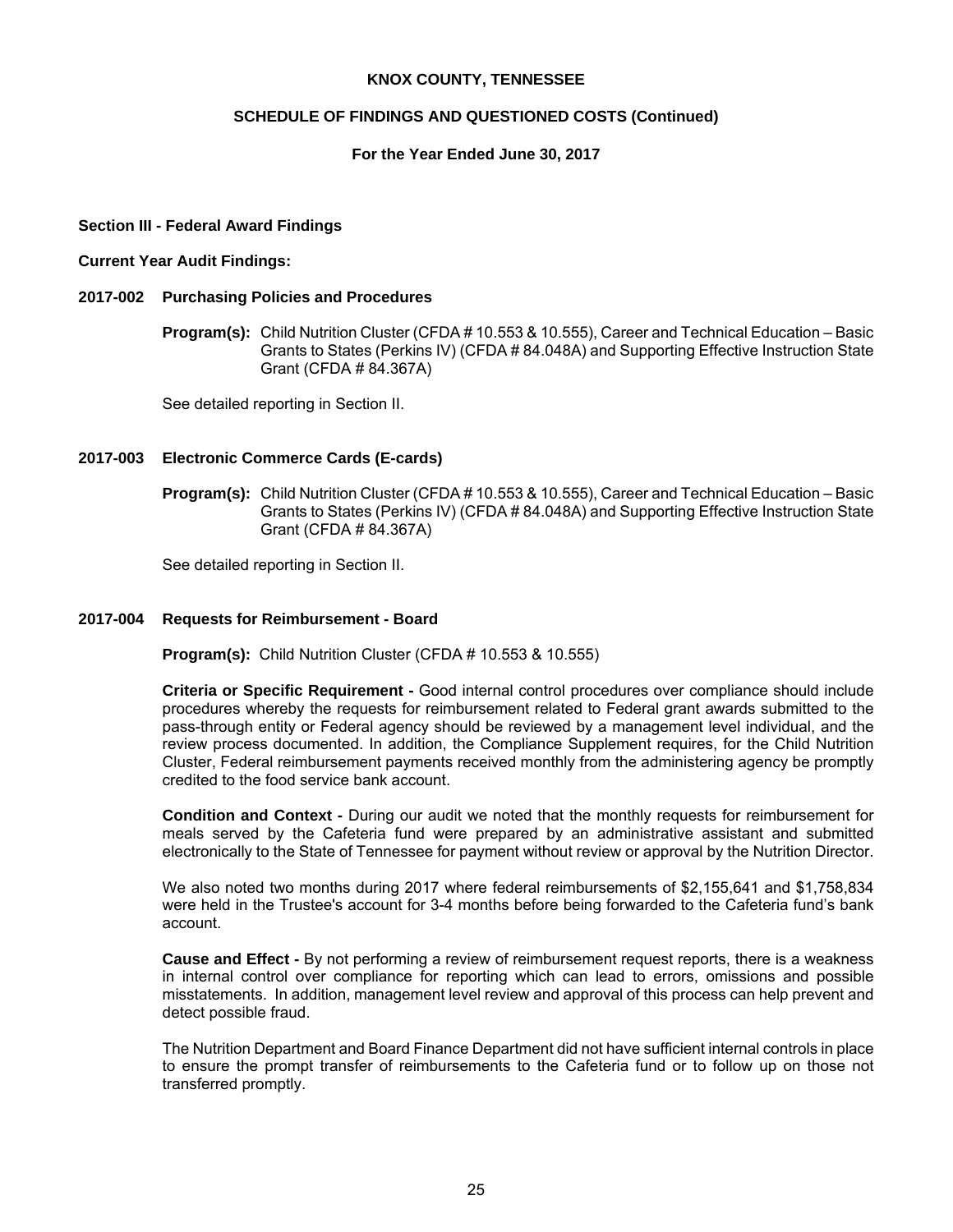#### **SCHEDULE OF FINDINGS AND QUESTIONED COSTS (Continued)**

#### **For the Year Ended June 30, 2017**

#### **Section III - Federal Award Findings (Continued)**

#### **Current Year Audit Findings(Continued):**

#### **2017-004 Requests for Reimbursement – Board (Continued)**

**Recommendations -** We recommend the following:

- a. We recommend that requests for reimbursement for Federal grant awards be reviewed and approved by the Nutrition Director or a management level employee before being submitted to the pass-through entity or Federal agency. The reviewer should sign and date each report as evidence of their review.
- b. The Nutrition department and Board finance department should develop a system to ensure that requests for reimbursement and the related transfer of funds from the Trustee and County Finance Department to the Cafeteria fund are reviewed and monitored on a monthly basis as part of their monthly closing process. Any reimbursements not timely received and transferred should be followed up on.

**Management's Response -** We concur with the finding, and have already implemented the recommendations made by the auditor. Specifically, we have a process in place whereby all requests for reimbursement in the Nutrition Department are reviewed and approved by Nutrition Director prior to submission to the State of Tennessee. Secondly, the employee who oversees the Cafeteria fund in the Board Finance department now has a schedule to track the receipt of payments from the State of Tennessee through the Knox County Trustee and County Finance Department. This schedule will be reviewed monthly as part of the month end closing process.

#### **2017-005 Counting Meals Served - Board**

 **Program(s):** Child Nutrition Cluster (CFDA # 10.553 & 10.555)

**Criteria or Specific Requirement -** Schools are required to keep accurate meal counts and maintain a point of sale (POS) system that ensures Federal reimbursements are claimed only once for each student served a reimbursable meal [7 CFR 210.7(c)]. This requirement includes schools that participate in the Community Eligibility Provision (CEP) where all students receive a free lunch.

**Condition and Context -** During our audit we noted that one of the schools we observed that participates in the Community Eligibility Provision did not count the number of students who received a reimbursable meal. Instead the school estimated the number of meals served that day based on the difference in the beginning and ending number of entrees on the service line.

**Cause and Effect -** By not keeping an accurate count of reimbursable meals served to students, but instead estimating based on food consumed, the school could overstate the number of meals served to eligible students. This could result in an incorrect reimbursement from the Federal government.

**Recommendations -** We recommend each school participating in the Community Eligibility Provision establish a method for accurately counting the number of reimbursable meals served to students at each meal service as required by federal grant requirements.

**Management's Response -** We concur with the finding, and have made a change to our daily reports, which require a headcount from each school participating in the CEP plan. In addition, as part of our regular training to cafeteria staff, we will emphasize the requirement to use either a hand clicker or tally sheet to count the number of reimbursable meals served each day.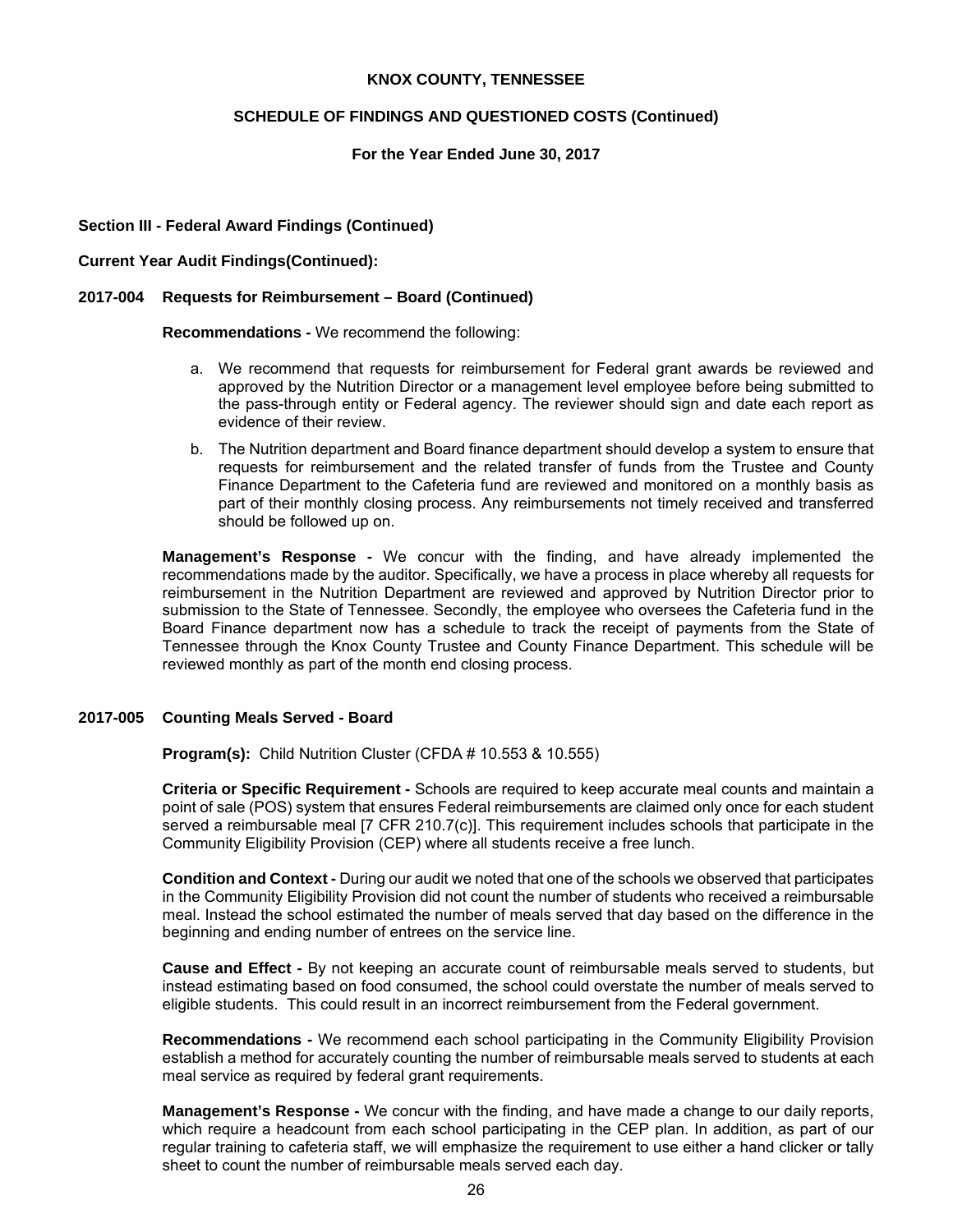# **SCHEDULE OF PRIOR YEAR FINDINGS AND QUESTIONED COSTS**

# **For the Year Ended June 30, 2017**

# **Financial Statement Findings:**

|            |                                                                               | Status/               |
|------------|-------------------------------------------------------------------------------|-----------------------|
|            |                                                                               | <b>Current Year</b>   |
| PY Finding | <b>Finding Title</b>                                                          | <b>Finding Number</b> |
| 2016-001   | Internal Controls over the Board of Education (Board)<br>Payroll Bank Account | Corrected             |

# **Federal Award Findings and Questioned Costs:**

There were no prior year Federal Award Findings and Questioned Costs reported.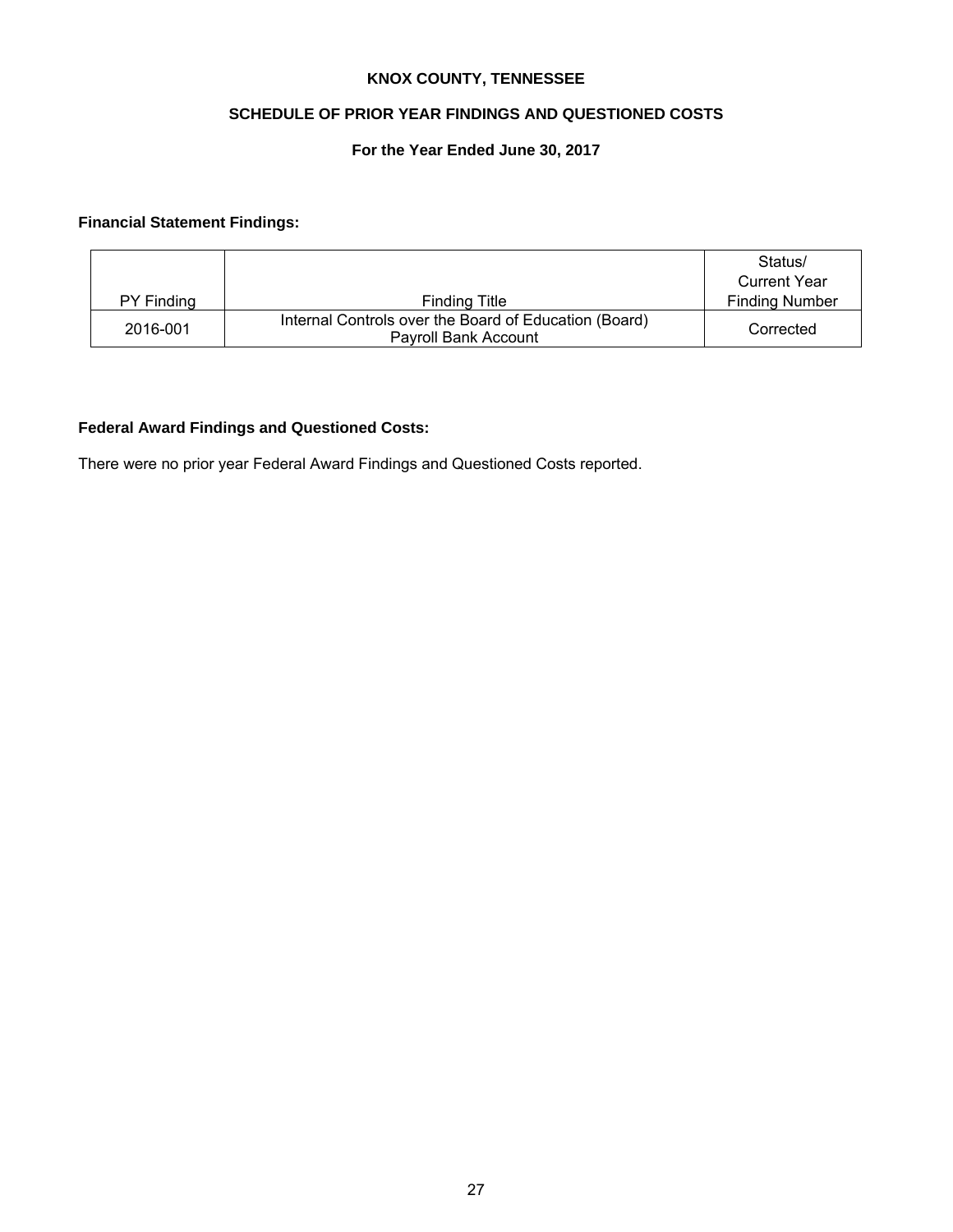

Department of Finance . 400 Main Street, Suite 630, Knoxville, TN 37902

**Corrective Action Plan** 

# **Finding 2017-001: Accrual of Sick Leave Retirement Liability, Other Postemployment Benefits Liability and Financial Review**

Contact Persons Responsible for Implementing the Corrective Actions:

Chris Caldwell Finance Director, Knox County

Robert Thomas Superintendent, Knox County Schools

Corrective Actions Planned:

The County and Board will hold regularly scheduled meetings to discuss financial related matters and will jointly review the CAFR annually.

Anticipated Completion Date:

Management will implement the corrective actions during FY 2018.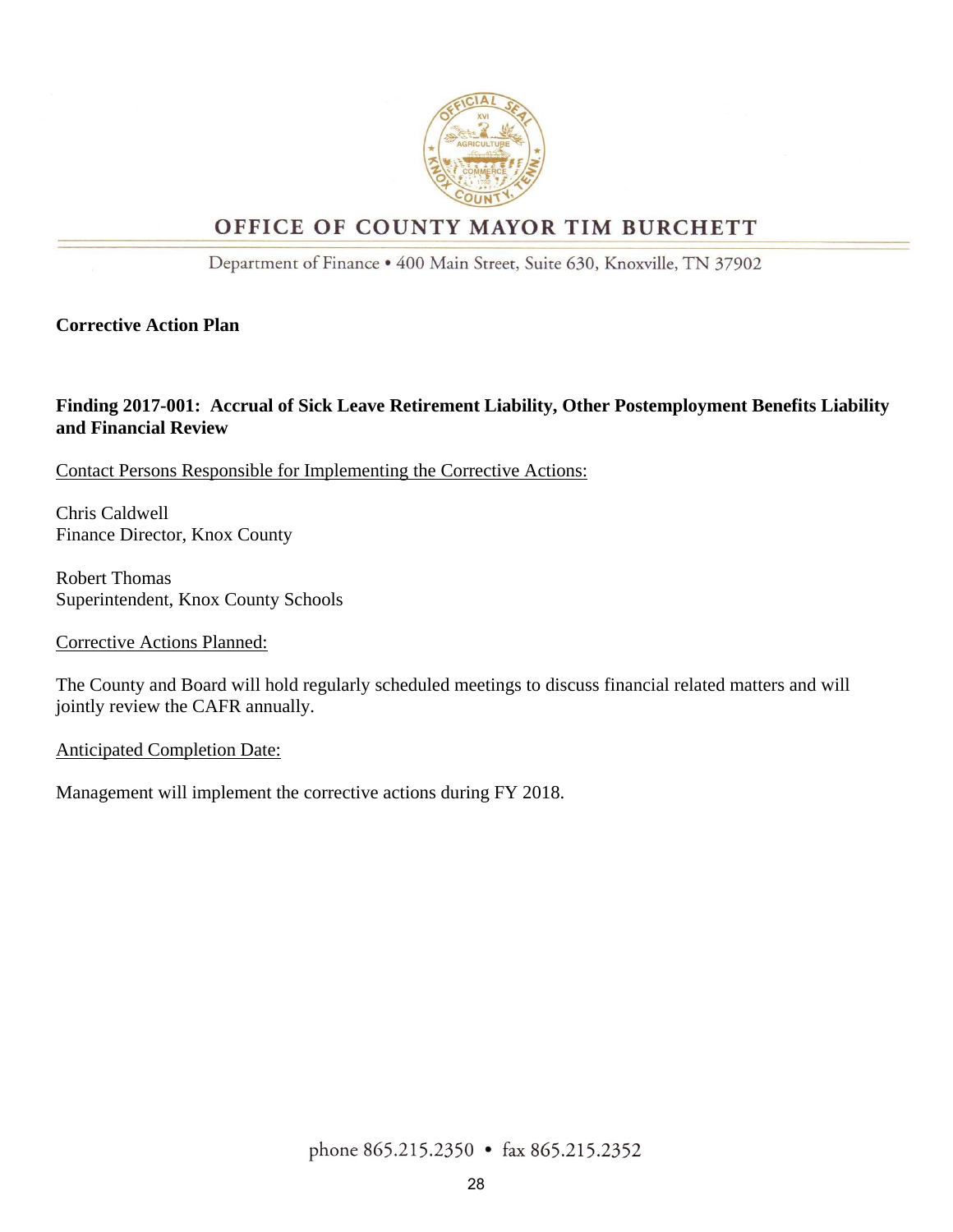

Department of Finance . 400 Main Street, Suite 630, Knoxville, TN 37902

**Corrective Action Plan** 

# **Finding 2017-002: Purchasing Policies and Procedures**

Contact Persons Responsible for Implementing the Corrective Actions: Chris Caldwell Finance Director, Knox County

Robert Thomas Superintendent, Knox County Schools

# Corrective Actions Planned:

The Board has modified their procurement process by implementing additional restrictions related to requisitions. The Board also modified their budget monitoring controls to identify purchase orders exceeding available budget. The County will update the Procurement Regulations to include the Federal requirements.

Anticipated Completion Date:

Management at the Board has implemented the corrective actions during FY 2018. Management at the County will implement the corrective actions during FY 2018.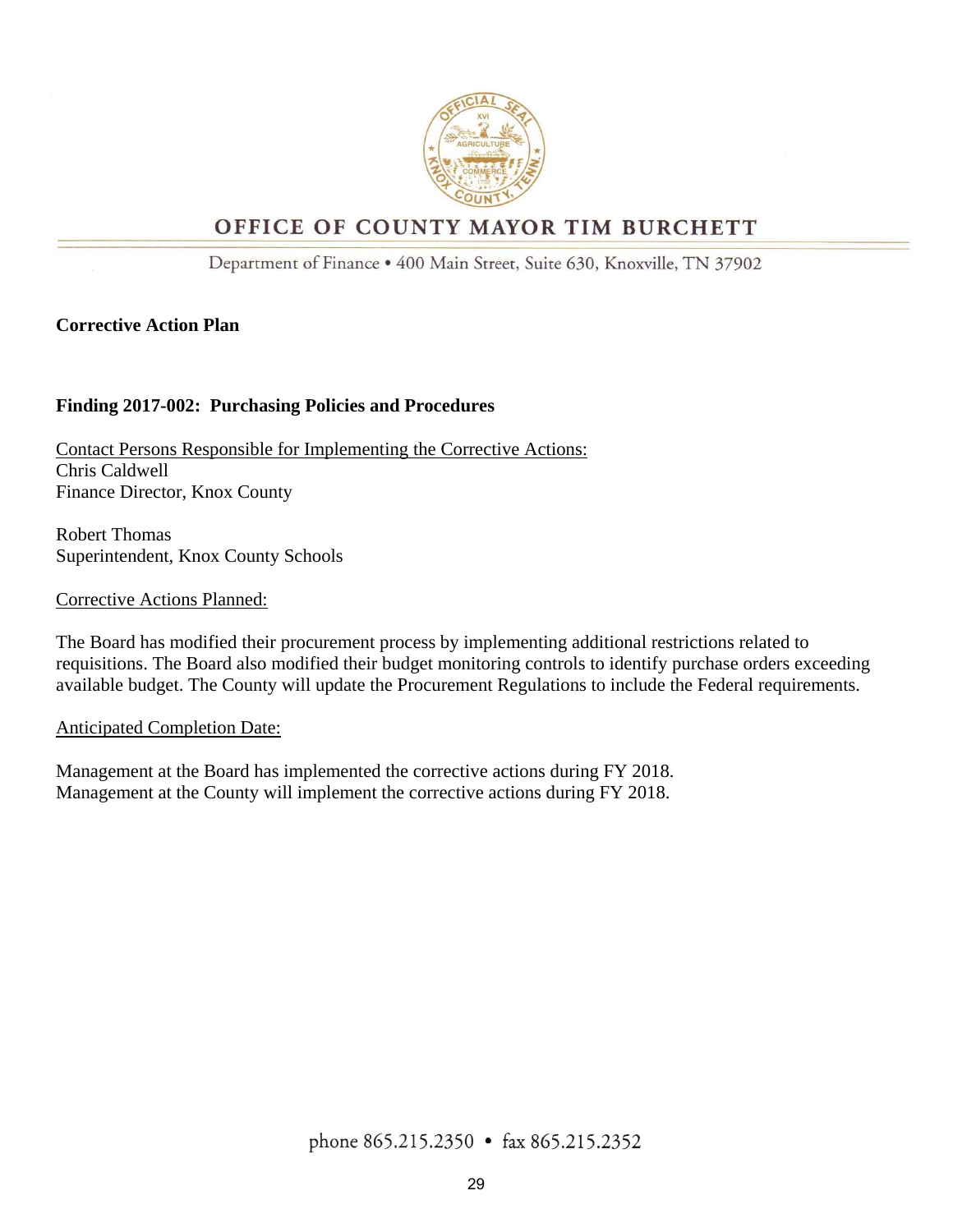

Department of Finance . 400 Main Street, Suite 630, Knoxville, TN 37902

**Corrective Action Plan** 

# **Finding 2017-003: Electronic Commerce Cards (E-cards)**

Contact Persons Responsible for Implementing the Corrective Actions: Chris Caldwell Finance Director, Knox County

Corrective Actions Planned:

The County has modified the approval process and the documentation of this process. The credit card policy will be reviewed and amended if necessary to ensure the above issues are addressed.

Anticipated Completion Date:

Management will implement the corrective actions during FY 2018.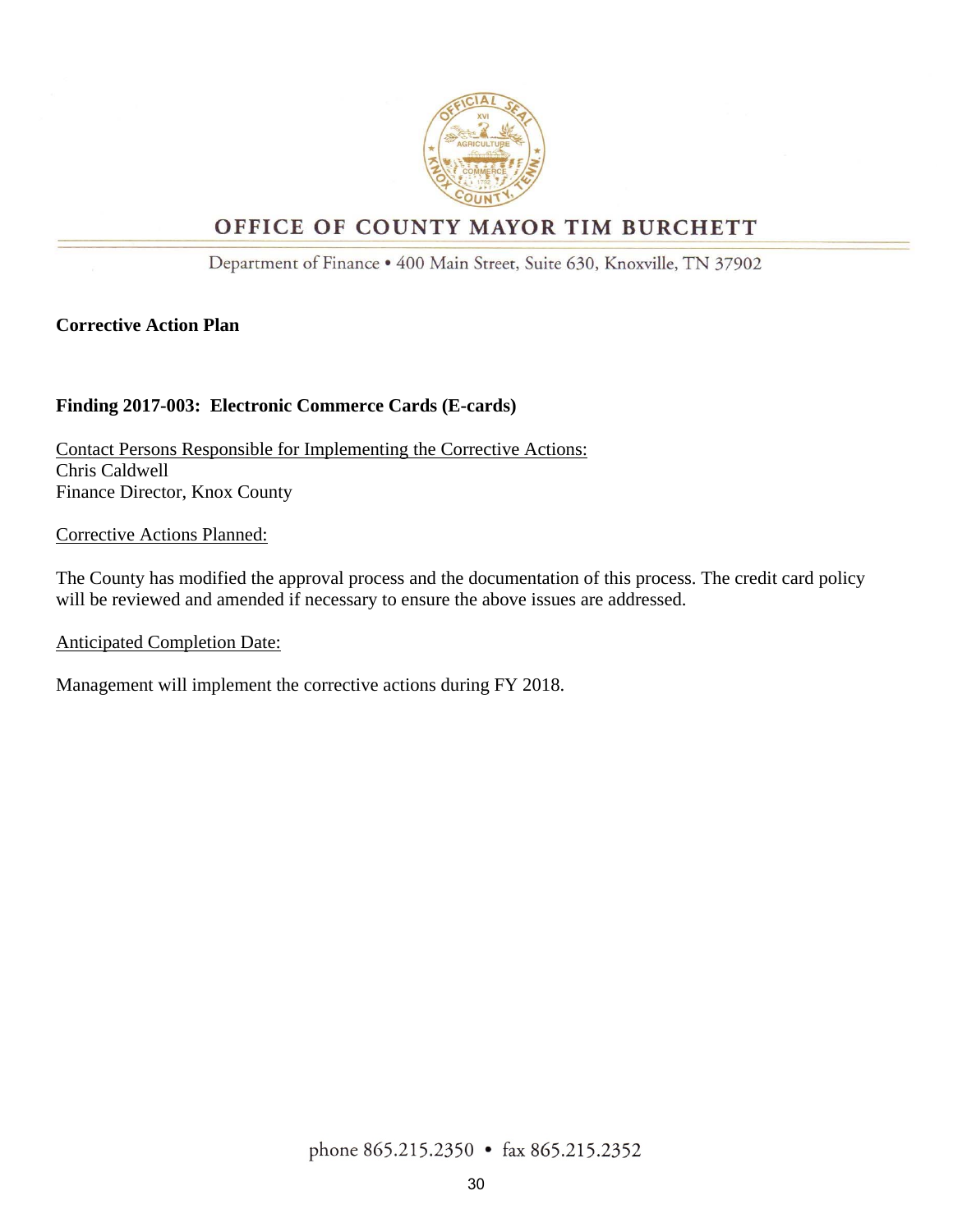

Department of Finance . 400 Main Street, Suite 630, Knoxville, TN 37902

**Corrective Action Plan** 

# **Finding 2017-004: Requests for Reimbursement**

Contact Persons Responsible for Implementing the Corrective Actions: Russ Oaks, Chief Operating Officer, Knox County Schools

Gary Spencer Executive Director of Finance, Knox County Schools

# Corrective Actions Planned:

We have already implemented the recommendations made by the auditor. Specifically, we have a process in place whereby all requests for reimbursement, both in the Nutrition Department and BOE Finance, are reviewed and approved by the respective Program Managers prior to submission to the State of Tennessee. Secondly, the employee who oversees the Nutrition Fund in the BOE Finance department now has a schedule to track the receipt of payments from the State of Tennessee through the Knox County Trustee. This schedule will be reviewed monthly as part of the month end closing process.

Anticipated Completion Date: Completed as of January 2018.